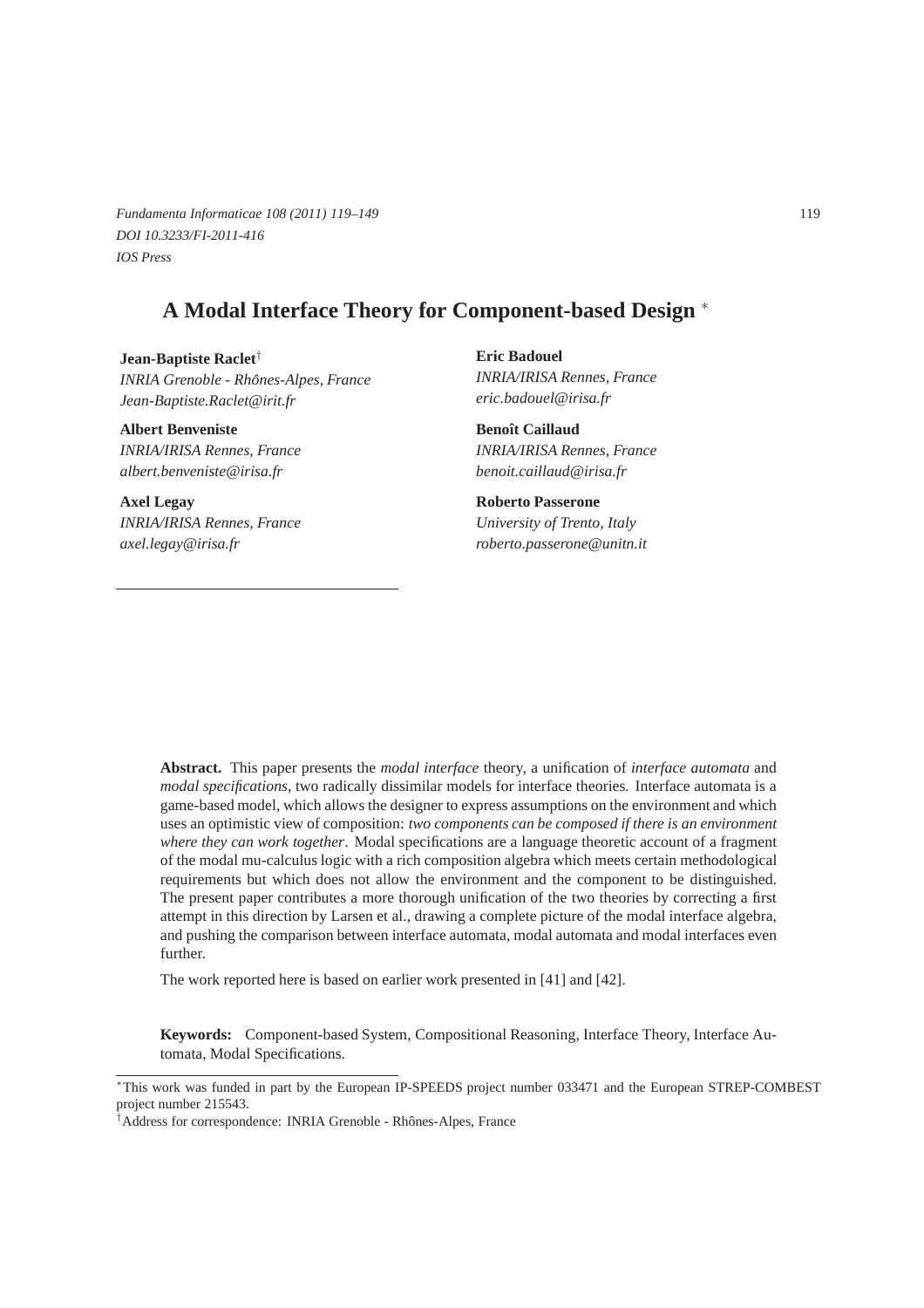# **1. Introduction**

Nowadays, systems are tremendously large and complex, resulting from the assembling of several components. These many components are in general designed by teams, working independently but with a common agreement on what the interface of each component should be. As a consequence, the study of mathematical foundations that allow designers to reason at the abstract level of interfaces is a very active research area. According to our understanding of industrial needs (see [5] for a discussion), an interface theory is at least subject to the following requirements:

- 1. *Satisfaction and satisfiability are decidable.* Interfaces should be seen as specifications whose models are its possible implementations. It should thus be decidable whether an interface admits an implementation and whether a given component implements a given interface.
- 2. *Refinement entails substitutability.* Refinement allows one to replace, in any context, an interface by a more detailed version of it. Refinement should entail substitutability of interface implementations, meaning that every implementation satisfying a refinement also satisfies the larger interface. For the sake of controlling design complexity, it is desirable to be able to decide whether there exists an interface that refines two different interfaces. This is called *shared refinement* [22]. In many situations, we are looking for the *greatest lower bound*, i.e., the shared refinement that could be refined by any other shared refinement.
- 3. *Interfaces are closed under conjunction.* Large systems are concurrently developed for their different *aspects* or *viewpoints* by different teams using different frameworks and tools. Examples of such aspects include the functional aspect, the safety or reliability aspect, the timing aspect. Each of these aspects requires specific frameworks and tools for their analysis and design. Yet, they are not totally independent but rather interact. The issue of dealing with multiple aspects or multiple viewpoints is thus essential. This implies that several introductions are associated with a same system, sub-system, or component, namely (at least) one per viewpoint. These introductions are to be interpreted in a conjunctive way. The need for supporting conjunctive introductions also follows from the current practice in which early requirement capture relies on Doors or even Excel sheets collecting many individual requirements. The latter typically consist of English text, semi-formal languages whose sentences are translatable into predefined behavioral patterns, or even graphical scenario languages.
- 4. *Composition supports independent design.* The interface theory should also provide a combination operator on interfaces, reflecting the standard composition of implementations by, e.g., parallel product. This operation must be associative and commutative to guarantee independence in the development. Depending on the model, a notion of compatibility for composition may also be considered, i.e., there can be cases where two systems cannot be composed.
- 5. *Interface quotient supports incremental design and component reuse.* A quotienting operation, dual to composition is crucial to perform incremental design. Consider a desired global specification and the specification of a preexisting component; the quotient specification describes the part of the global specification that remains to be implemented.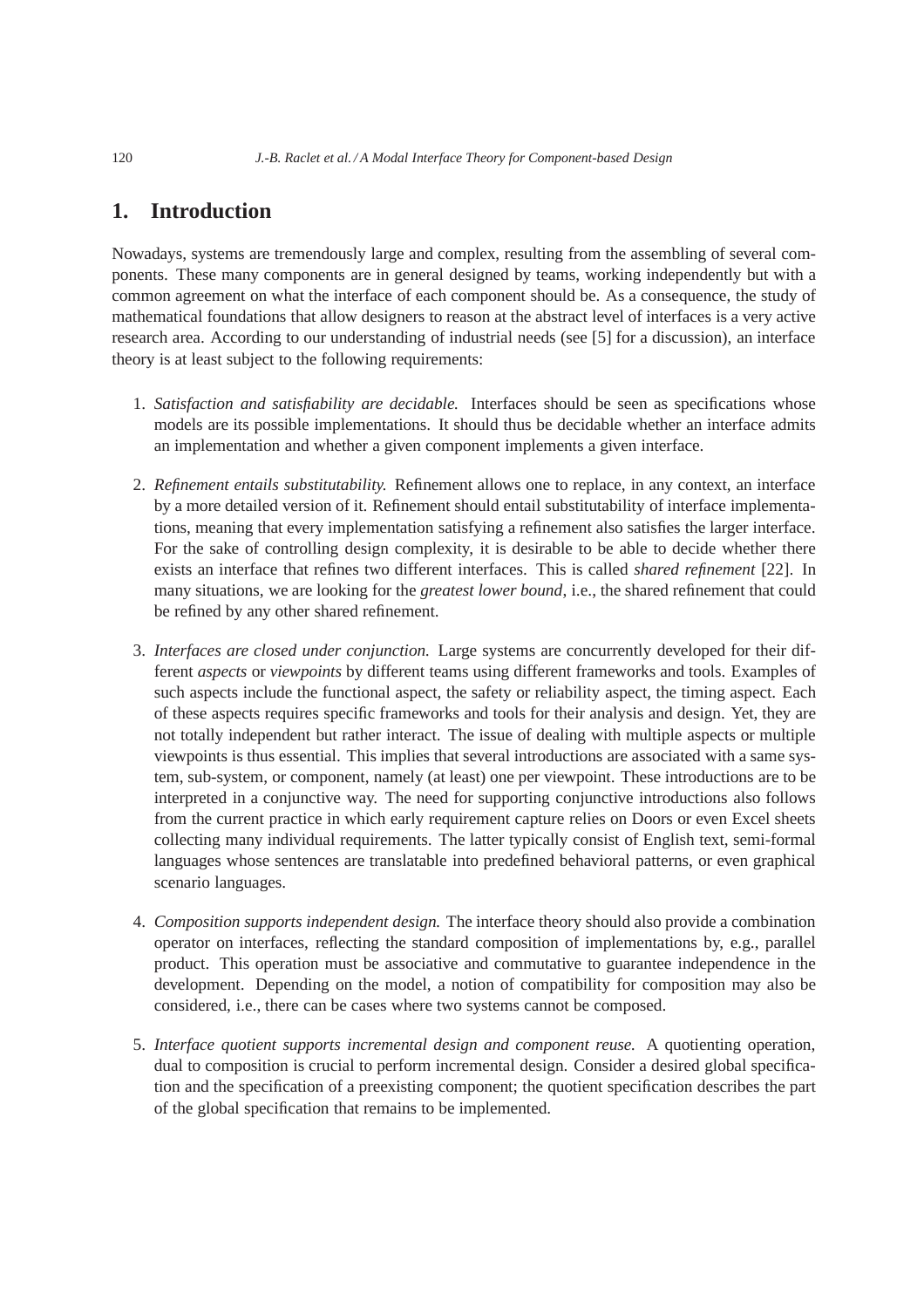- 6. *A verification procedure*. In addition to the fact that an interface already represents a set of properties, one should be able to verify if an interface satisfies a set of requirements written in some specification language.
- 7. *Encompassing interfaces with dissimilar alphabets.* Complex systems are built by combining subsystems possessing dissimilar alphabets for referencing ports and variables. It is thus important to properly handle those different alphabets when combining interfaces.

Building good interface theories has been the subject of intensive studies (see, e.g., [29, 20, 11, 23, 25, 18, 21]). In this paper we will concentrate on two models: (1) *interface automata* [20] and (2) *modal specifications* [30]. Interface automata is a game-based variation of input/output automata which deals with open systems, their refinement and composition, and puts the emphasis on interface compatibility. Modal specifications is a language-theoretic account of a fragment of the modal mu-calculus logic [24] which admits a richer composition algebra with product, conjunction and residuation operators.

Modal specifications correspond to *deterministic* modal automata [30], i.e., automata whose transitions are typed with *may* and *must* modalities. A modal specification thus represents a set of models; informally, a must transition is available in every component that implements the modal specification, while a may transition needs not be. The components that implement modal specifications are prefixclosed languages, or equivalently deterministic automata/transition systems.

Satisfiability of modal specifications is decidable. Refinement between modal specifications coincides with model inclusion. Conjunction is effectively computed via a product-like construction. It can be shown that the conjunction of two modal specifications corresponds to their greatest common refinement. Combination of modal specifications, handling synchronization products *a la `* Arnold and Nivat [4], and the dual quotient combinators can be efficiently handled in this setting [39, 40].

In interface automata [20], an interface is represented by an input/output automaton [34], i.e., an automaton whose transitions are labeled with *input* or *output* actions. The semantics of such an automaton is given by a two-player game: an *Input* player represents the environment, and an *Output* player represents the component itself. Interface automata do not encompass any notion of model, because one cannot distinguish between interfaces and implementations.

Refinement between interface automata corresponds to the alternating refinement relation between games [2], i.e., an interface refines another if its environment is more permissive whereas its component is more restrictive. Shared refinement is defined in an ad-hoc manner [22] for a particular class of interfaces [13]. Contrary to most interface theories, the game-based interpretation offers an *optimistic* treatment of composition: two interfaces can be composed if there exists at least one environment (i.e., one strategy for the Input player) in which they can interact together in a safe way (i.e., whatever the strategy of the Output player is). This is referred to as compatibility of interfaces. A quotient, which is the adjoint of the game-based composition, has been proposed in [10] for the deterministic case.

It is worth mentioning that, in existing work on interface automata and modal specifications, there is nothing about dissimilar alphabets. This is somehow surprising as it seems to be a quite natural question when performing operations that involve several components, e.g., conjunction, composition, and quotient. As we shall see in this paper, an explicit mechanism to handle dissimilar alphabets is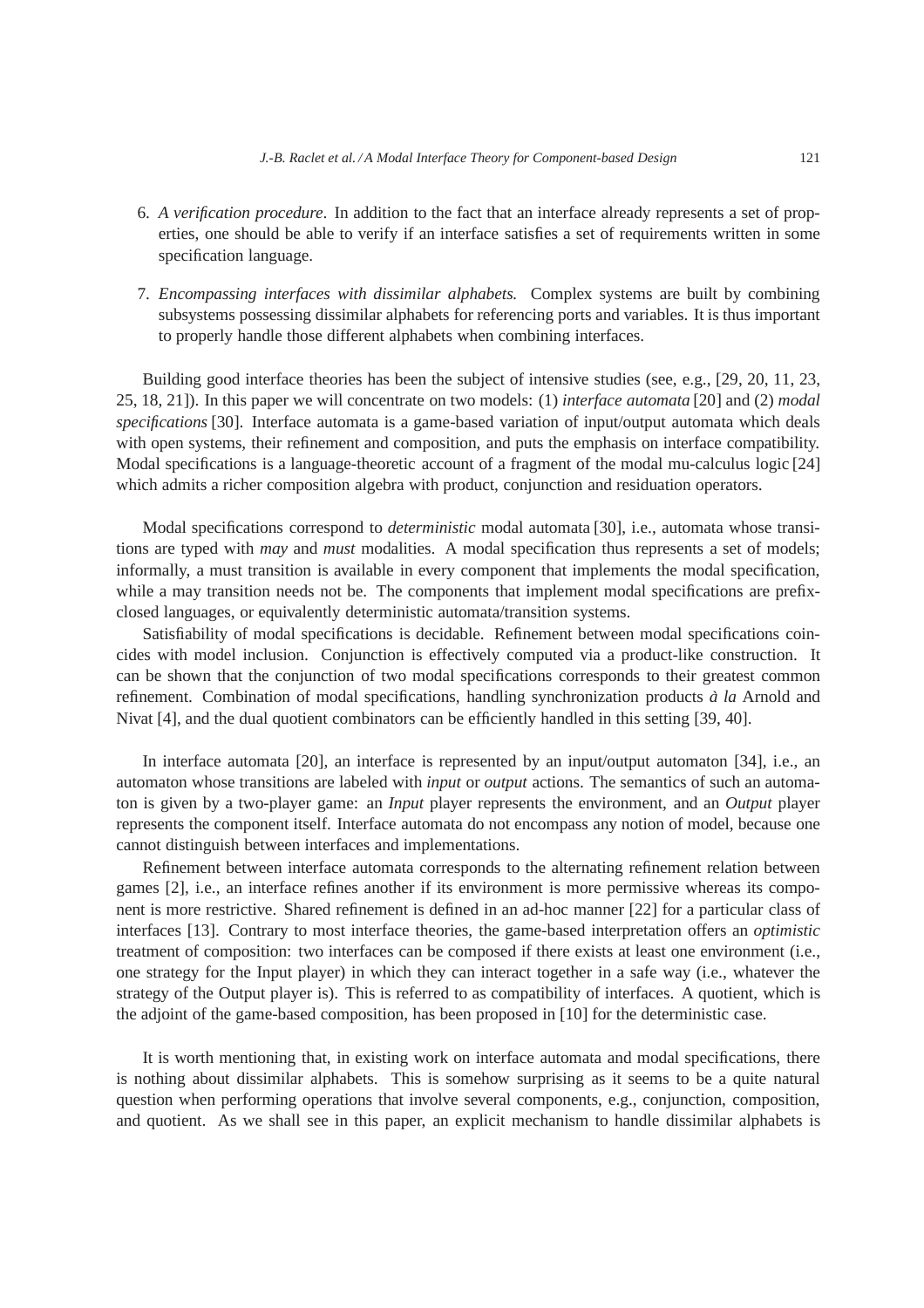not needed when considering interface automata, since conjunction is not discussed for this model. For the case of composition/quotient, instead, we shall see that the notion is implicitly encompassed in the definition of compatibility. Conjunction and quotient operators [30, 39, 40] that have been proposed for modal specifications do not take dissimilar alphabets into account. One thus needs to extend those operators to this more general setting. This is one of the subjects of this paper.

In conclusion, both models have advantages and disadvantages:

- Interface automata is a model that allows designers to make assumptions on the environment, which is mainly useful to derive a rich notion for composition with compatibility issues. In addition, the notion of dissimilar alphabets is not needed. Unfortunately, the model is incomplete as conjunction and shared refinement are not defined.
- Modal specification is a rich language-algebraic model on which most of the requirements for a good interface theory can be considered. Unfortunately, *may* and *must* modalities are not sufficient to derive a rich notion for composition including compatibility. Moreover, the notion of dissimilar alphabets is missing.

It is thus worth considering unifying the frameworks of interface automata and modal specifications. A first attempt was made by Larsen et al. [31, 36] who considered *modal interfaces*, which are modal specifications whose actions are also typed in *input* or *output* attributes. A modal interface can be viewed as simply a modal specification except for the composition operation for which the modalities are an additional complication. Refinement for modal interfaces is the same as refinement for modal specifications, while composition is the one from interface automata. Larsen et al. have shown that refinement for modal specifications is compatible with the composition operation for interface automata [31, 36]. The main problem with their results is that the composition operator is incorrect. Indeed, contrary to what is claimed by the authors, their composition operator is not monotone with respect to satisfaction. This fails to ensure that two *compatible* interfaces may be implemented separately. Moreover, requirements such as dissimilar alphabets, conjunction, and component reuse are not considered.

The present paper adds a new stone to the cathedral of results on interface theories by (1) proposing a new theory for dissimilar alphabets, (2) correcting the modal interface composition operator presented in [31, 36], (3) pushing the comparison between interface automata, modal automata and modal specifications and modal interfaces further, and (4) reasoning on architectural design for component-based systems.

The rest of the paper is organized as follows. In Sections 2 and 3 we recap the theory for modal specifications and interface automata, respectively. In Section 4, we present the complete theory for modal interfaces and correct the error in [31, 36]. Section 5 is dedicated to architectural design. Finally, in Section 6, we draw our conclusion and discuss future extensions for the model of modal interfaces.

# **2. Modal specifications**

This section starts with an overview of existing results developed in [30, 39, 40] for modal specifications defined over a global alphabet (Sections 2.1, 2.2 and 2.3). We also propose a new methodology to encompass dissimilar alphabets (Section 2.4).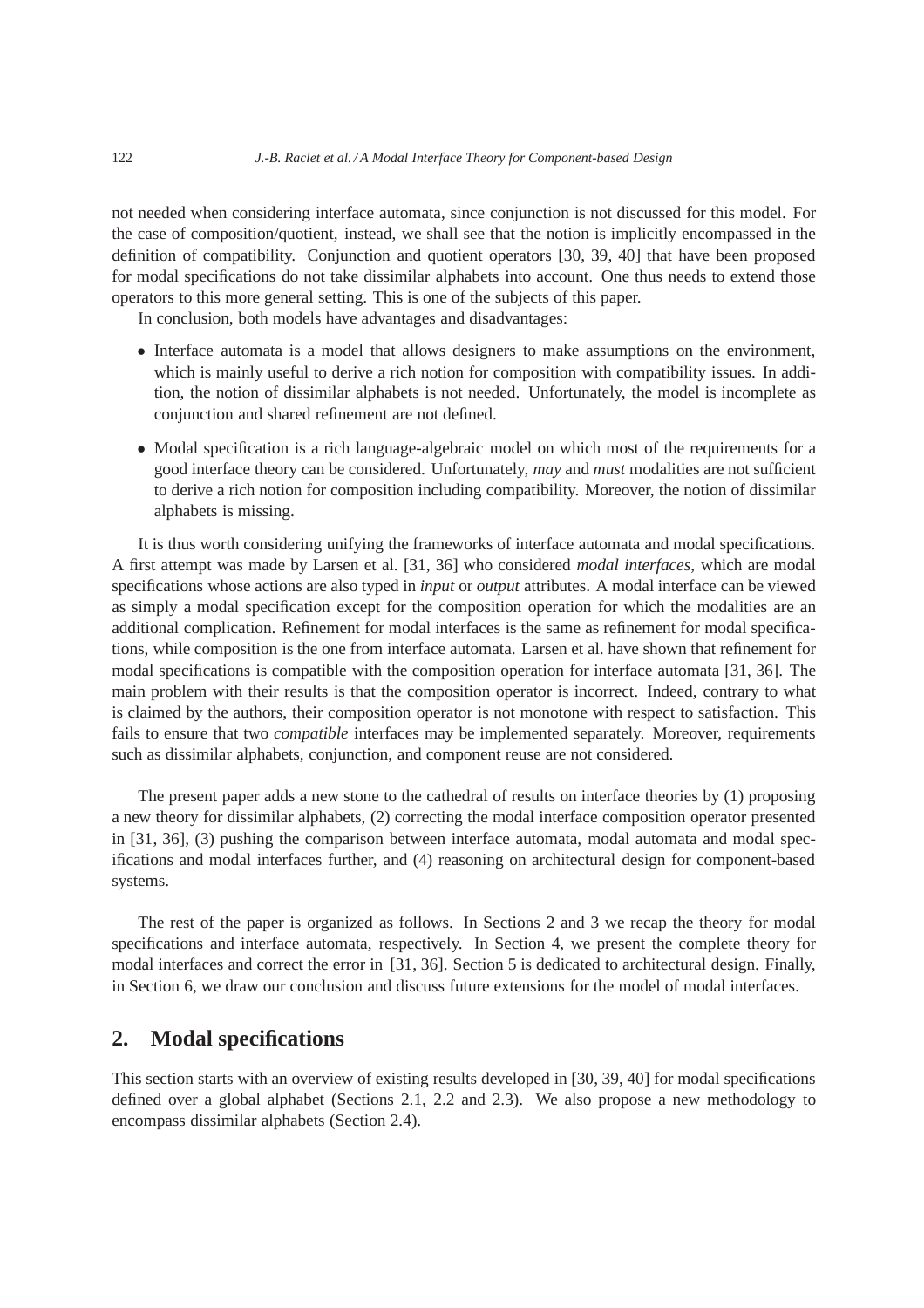## **2.1. The Framework**

Following our previous work [39, 40, 42], we will define modal specifications in term of languages, knowing that they can also be represented by *deterministic* automata whose transitions are typed with *may* and *must* modalities [30]. We start with the following definition.

## **Definition 2.1. (Modal specification)**

A *modal specification* is a tuple  $S = (A, must, may)$ , where A is a finite alphabet and

$$
must, may : A^* \mapsto 2^A
$$

are partial functions satisfying the following *consistency* condition:

$$
must(u) \subseteq may(u). \tag{1}
$$

If  $a \in may(u)$ , then a is allowed after the trace u whereas  $a \in must(u)$  indicates that a is *required* after u. By negation,  $a \notin may(u)$  means that a is *disallowed* after u. The latter is often written  $a \in mustnot(u)$ . Condition (1) naturally imposes that every required action is also allowed. We shall sometimes write  $may_{S_i}$  and  $must_{S_i}$  (or  $may_i$  and  $must_i$  for short) to refer to the entities involved in the definition of  $S_i$ .

Modal specifications that generate regular languages can be represented by *deterministic modal automata*, i.e., deterministic finite-word automata with two types of transitions: solid transitions if the action is required in the source state and dashed transitions if it is allowed but not required. The concept is illustrated with the example.



Figure 1. The modal specification *Fun* accepts the automaton

**Example 2.1.** Consider a producer whose alphabet of actions includes *msg* for when the producer sends a message as well as two kinds of acknowledgment for transmission: *ack* in case of success and *nack* in case of failure. Assume also the existence of an action *extra* which occurs when extra resources are requested to dispatch a message.

A functional specification *Fun* for the producer is given in Figure 1(a). It specifies that a *msg* may be sent again. Moreover every *msg* may be acknowledged. Additionally, the producer may request extra resources at any moment.

When composing specifications, discrepancies between the modal information carried out by the specifications may appear. We then consider *pseudo-modal specifications* (also called *mixed transition systems* in [16]), denoted <sup>*PS*</sup>; they are triples satisfying Definition 2.1 with the exception of (1). For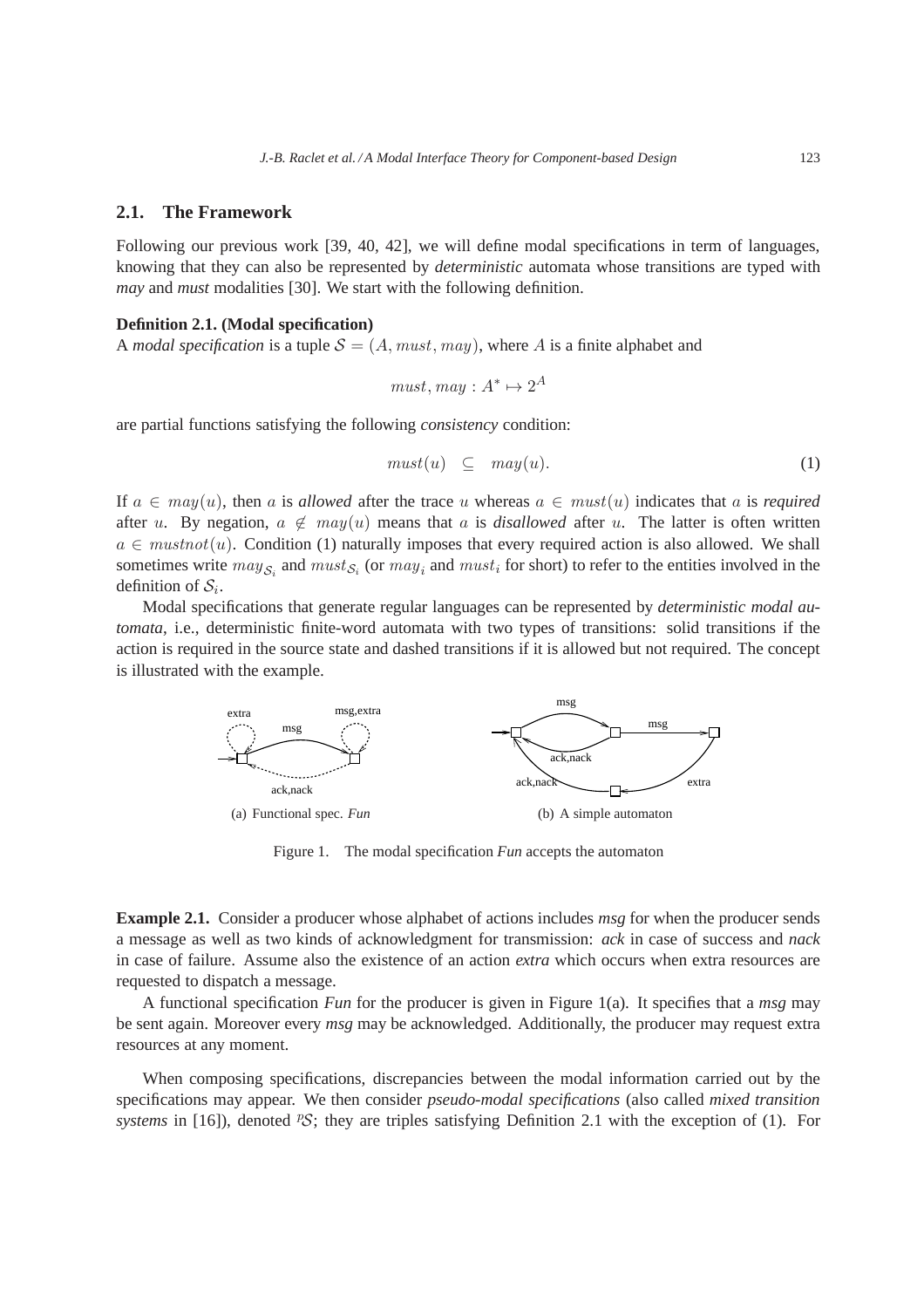pseudo-modal specification, a word  $u \in A^*$  is called *consistently specified* in ps if it satisfies (1) and *inconsistent* otherwise; modal specifications correspond exactly to the subclass of *consistent* pseudo-modal specifications, that is pseudo-modal specifications such that every  $u \in A^*$  is consistently specified.

For  ${}^pS = (A, must, may)$  a pseudo-modal specification, the *support* of  ${}^pS$  is the least *prefix-closed* language  $\mathcal{L}_{PS}$  such that

- (i)  $\epsilon \in \mathcal{L}_{PS}$ , where  $\epsilon$  denotes the empty word; and
- (ii)  $u \in \mathcal{L}_{PS}$  and  $a \in may(u)$  imply  $u.a \in \mathcal{L}_{PS}$ .

## **2.2. Implementation, refinement and consistency**

In this section, we study the concepts of *implementation*, *refinement* and *consistency*. We start with implementation, which is also called *model*.

## **Definition 2.2. (implementation)**

A prefix-closed language  $\mathcal{I} \subseteq A^*$  is an *implementation* (or model) of a pseudo-modal specification  $PS = (A, must, may)$ , denoted by  $\mathcal{I} \models PS$ , if

$$
\forall u \in \mathcal{I} \quad \Rightarrow \quad must(u) \subseteq \mathcal{I}_u \subseteq may(u)
$$

where  $\mathcal{I}_u$  is the set of actions  $a \in A$  such that  $u.a \in \mathcal{I}$ .

**Example 2.2.** A model for the specification given in Figure 1(a) is presented in Figure 1(b). It indicates that every message will be acknowledged either positively or negatively. Moreover, an extra resource is requested if the message has to be re-emitted.

**Lemma 2.1.** Let  $\mathcal{I} \subseteq A^*$  be a prefix-closed language and <sup>p</sup>S a pseudo-modal specification over A. If  $\mathcal{I} \models \text{PS}$ , then  $\mathcal{I} \subseteq \mathcal{L}_{PS}$  holds and every word of  $\mathcal{I}$  is consistently specified in  $\text{PS}$ .

The concept of *thorough refinement* follows immediately from Definition 2.2 by comparing, through set inclusion, the sets of implementations associated to two specifications.

## **Definition 2.3. (thorough refinement)**

There exists a thorough refinement between specification  ${}^pS_1$  and specification  ${}^pS_2$  if and only if any model of  ${}^pS_1$  is also a model of  ${}^pS_2$ .

Thorough refinement has been extensively studied in [32] and compared to the more syntactic notion of *modal refinement* that is recalled hereafter.

## **Definition 2.4. (modal refinement)**

Let  ${}^pS_1$  and  ${}^pS_2$  be two pseudo-modal specifications. The specification  ${}^pS_1$  *refines*  ${}^pS_2$ , written  ${}^pS_1 \leq {}^pS_2$ , if and only if, for all  $u \in \mathcal{L}_1$ ,  $may_1(u) \subseteq may_2(u)$  and  $must_1(u) \supseteq must_2(u)$ .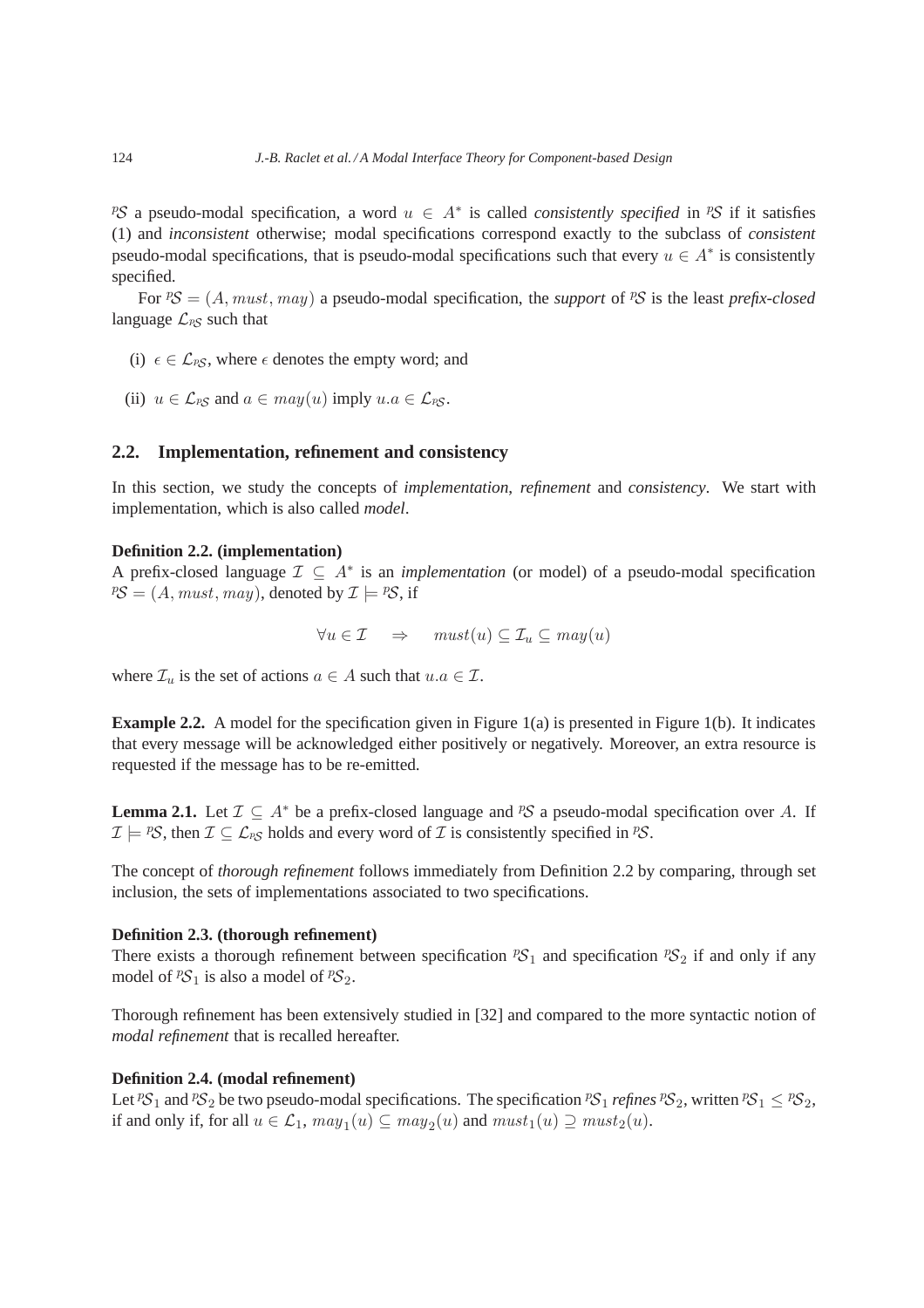It is easy to see that modal refinement is a preorder relation that implies inclusion of supports:

$$
{}^p\!{\mathcal S}_1 \le {}^p\!{\mathcal S}_2 \implies {\mathcal L}_{^p\!{\mathcal S}_1} \subseteq {\mathcal L}_{^p\!{\mathcal S}_2}
$$

Any two modal specifications  $S_1$  and  $S_2$  such that  $S_1 \leq S_2 \leq S_1$  have equal supports  $\mathcal{L} = \mathcal{L}_{S_1} = \mathcal{L}_{S_2}$ and for all  $u \in \mathcal{L}$ ,  $may_1(u) = may_2(u)$  and  $must_1(u) = must_2(u)$ . Said differently, equivalent modal specifications differ only outside of their support. A unique representative  $S = (A, must, may)$  of equivalence classes of modal specifications is defined by assuming that for all  $u \notin \mathcal{L}_{\mathcal{S}}$ ,  $must(u) = \emptyset$  and  $may(u) = A$ . In the sequel, only modal specifications satisfying this property are considered. Under this assumption, modal refinement is a partial order relation on modal specifications.

In [39, 40, 6], it is shown that modal refinement for modal specifications is sound *and complete,* i.e., it is equivalent to thorough refinement<sup>1</sup>. For *nondeterministic* modal specifications, checking thorough refinement is PSPACE-hard [3] (and also EXPTIME). As modal refinement is P-complete, a faster decision procedure exists in the deterministic case.

The following result relates implementations to consistency, for a pseudo-modal specification.

#### **Theorem 2.1. (consistency [39, 40])**

Let  $\mathcal{PS}$  be a pseudo-modal specification. Either  $\mathcal{PS}$  possesses no implementation, or there exists a largest (for refinement order) modal specification  $\rho$ (PS) having the same alphabet of actions and such that  $\rho(P\mathcal{S}) \leq P\mathcal{S}$ . In addition,  $\rho(P\mathcal{S})$  possesses the same set of implementations as  $PS$ .

The modal specification  $\rho(^{p}S)$  is called the *pruning* of <sup>p</sup>S. It is obtained from <sup>p</sup>S through the following steps:

- 1. Start from  $R_0$ , a copy of  $\mathcal{PS}$ ;
- 2. Let  $U_0$  be the set of words inconsistently specified in  $R_0$ , meaning that  $u \in U_0$  does not satisfy condition (1). For each  $u \in U_0$ , set  $may_{R_0}(u) = A$  and  $must_{R_0}(u) = \emptyset$ . Then, for each word  $v \in A^*$  such that  $v.a = u$  for some  $u \in U_0$  and  $a \in A$ , remove a from  $\max_{R_0}(v)$ . Performing these two operations yields a pseudo-modal specification  $R_1$  such that  $U_0$  is consistently specified in  $R_1$ . Since we have only removed inconsistently specified words from  $\mathcal{L}_{R_0}$ , by Lemma 2.1,  $R_1$ and  $R_0$  possess identical sets of implementations.
- 3. Observe that, if  $a \in must_{R_1}(v)$ , then v becomes inconsistently specified in  $R_1$ . So we repeat the above step on  $R_1$ , by considering  $U_1$ , the set of words u inconsistently specified in  $R_1$ . Let  $\Delta_1 \subseteq U_0 \times U_1$  be the relation consisting of the pairs  $(u, v)$  such that  $v.a = u$  for some a and v is inconsistently specified in  $R_1$ . Note that v is a strict prefix of u.
- 4. Repeating this, we get a sequence of triples  $(R_k, U_k, \Delta_k)_{k \geq 0}$  such that  $1) \bigcup_{m \leq k} U_m$  is consistently specified in  $R_{k+1}$ , and 2)  $may_{R_{k+1}}(v) \subseteq may_{R_k}(v)$  for each v, with strict inclusion whenever  $v.a = u$  for some  $u \in U_k$ , and 3)  $\Delta_{k+1} \subseteq U_k \times U_{k+1}$  is the relation consisting of the pairs  $(u, v)$ such that  $v.a = u$  for some a and v is inconsistently specified in  $R_{k+1}$  — again, v is a strict prefix of u.

<sup>&</sup>lt;sup>1</sup>Completeness of modal refinement does not hold for nondeterministic modal automata [32]. It holds in our case since we work with specifications (for which determinism is hardwired).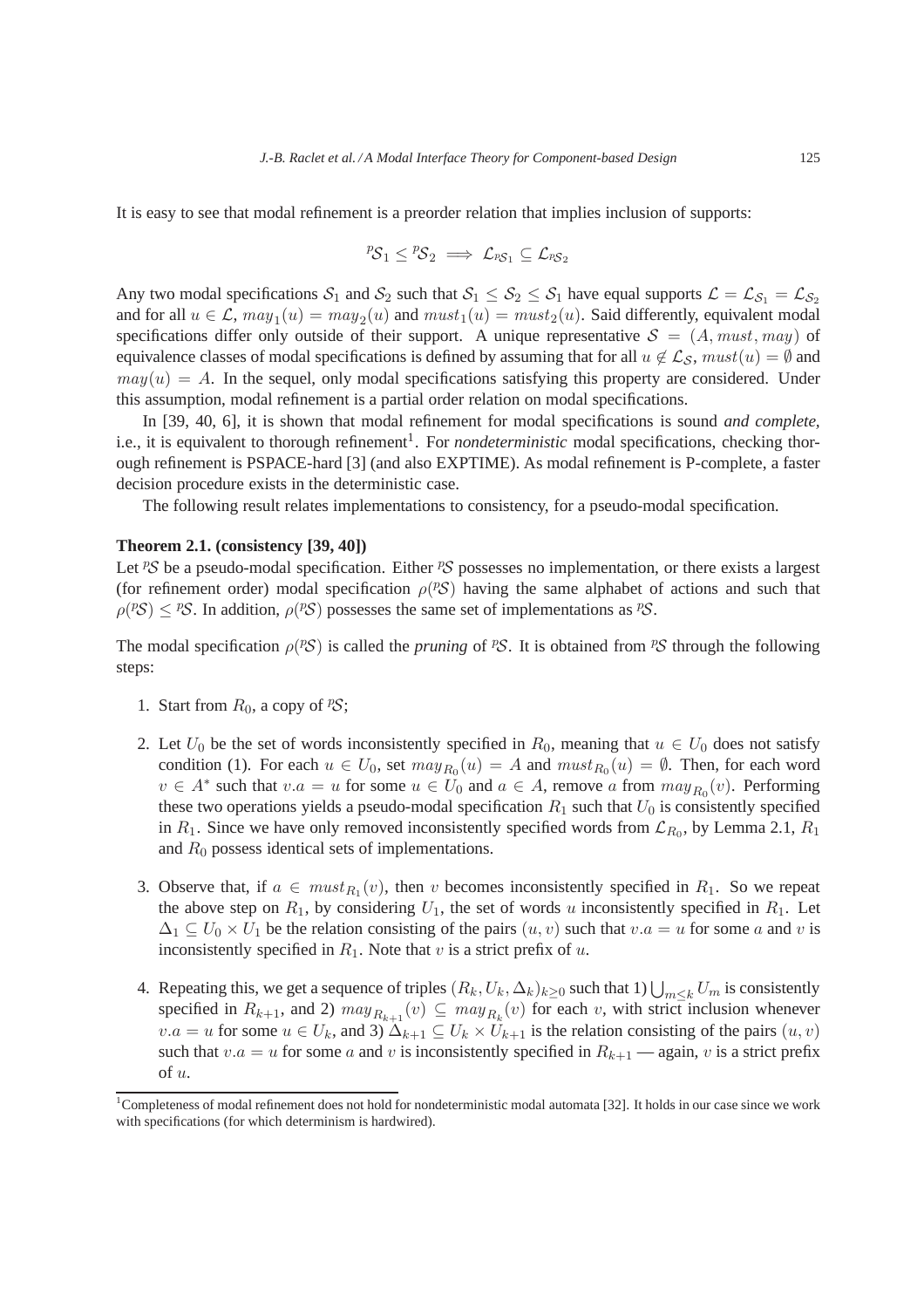5. Call *chain* a sequence  $u_0, u_1, \ldots$  of words such that  $(u_k, u_{k+1}) \in \Delta_{k+1}$  for every  $k \geq 0$ . Since  $u_{k+1}$  is a strict prefix of  $u_k$ , every chain is of length at most  $|u_0|$ . Thus, every inconsistently specified word of  ${}^{p}S$  is removed after finitely many steps of the above algorithm. This proves that the procedure eventually converges. The limit  $\rho$ (*PS*) is consistent and is given by:

$$
may(u) = \bigcap_{k} may_{R_k}(u)
$$
  

$$
must(u) = \begin{cases} must_{RS}(u) & \text{if } must_{RS}(u) \subseteq may(u) \\ \emptyset & \text{otherwise} \end{cases}
$$

The above procedure terminates in finitely many steps if the support of the pseudo-modal specification is regular which is, in particular, the case of pseudo-modal specifications originated from a *deterministic pseudo-modal automaton*. This procedure also entails a sufficient condition for the satisfiability problem: a pseudo-modal specification admits a model if and only if there is no word  $u \in \mathcal{L}_{PS}$  such that u is inconsistent and for all prefixes v of u if  $u = v.a.v'$  then  $a \in must(v)$ . Hence this problem is NLOGSPACE-complete; it is PSPACE-hard for nondeterministic pseudo-modal specifications [3].

## **2.3. Operations on modal specifications**

**Greatest Lower Bound:** The set of all pseudo-modal specifications equipped with modal refinement ≤ is a lattice. We denote by <sup>p</sup>S<sub>1</sub> & <sup>p</sup>S<sub>2</sub> the *Greatest Lower Bound* (GLB) of <sup>p</sup>S<sub>1</sub> and <sup>p</sup>S<sub>2</sub> defined over the same alphabet. The GLB  ${}^pS_1$  &  ${}^pS_2$  can be computed as

$$
may(u) = may_1(u) \cap may_2(u)
$$
  

$$
must(u) = must_1(u) \cup must_2(u)
$$
 (2)

Observe that, even if  ${}^pS_1$  and  ${}^pS_2$  satisfy (1), it is not guaranteed that  ${}^pS_1$  &  ${}^pS_2$  does too. Hence, by using Theorem 2.1, for  $S_1$  and  $S_2$  two modal specifications, we define  $S_1 \wedge S_2$  as being the (uniquely defined) modal specification

$$
S_1 \wedge S_2 = \rho(S_1 \& S_2). \tag{3}
$$

GLB satisfies the following key property, which relates it to logic formulas:

## **Theorem 2.2. (conjunctive interfaces [39, 40])**

Let *T* be a prefix-closed language and  $S_1$  and  $S_2$  be modal specifications. Then,

$$
\mathcal{I} \models \mathcal{S}_1 \land \mathcal{S}_2 \Leftrightarrow \mathcal{I} \models \mathcal{S}_1 \text{ and } \mathcal{I} \models \mathcal{S}_2
$$

The following holds regarding supports:  $\mathcal{L}_{S_1 \wedge S_2} \subseteq \mathcal{L}_{S_1} \cap \mathcal{L}_{S_2}$ , with equality if and only if no pruning is needed, i.e.,  $S_1 \wedge S_2 = S_1 \& S_2$ .

**Composition:** Let  $S_1$  and  $S_2$  be two modal specifications over the same alphabet. Their *composition*  $S_1 \otimes S_2$  is defined by

$$
may(u) = may_1(u) \cap may_2(u)
$$
  

$$
must(u) = must_1(u) \cap must_2(u)
$$
 (4)

The following theorem shows that composition ensures substitutability.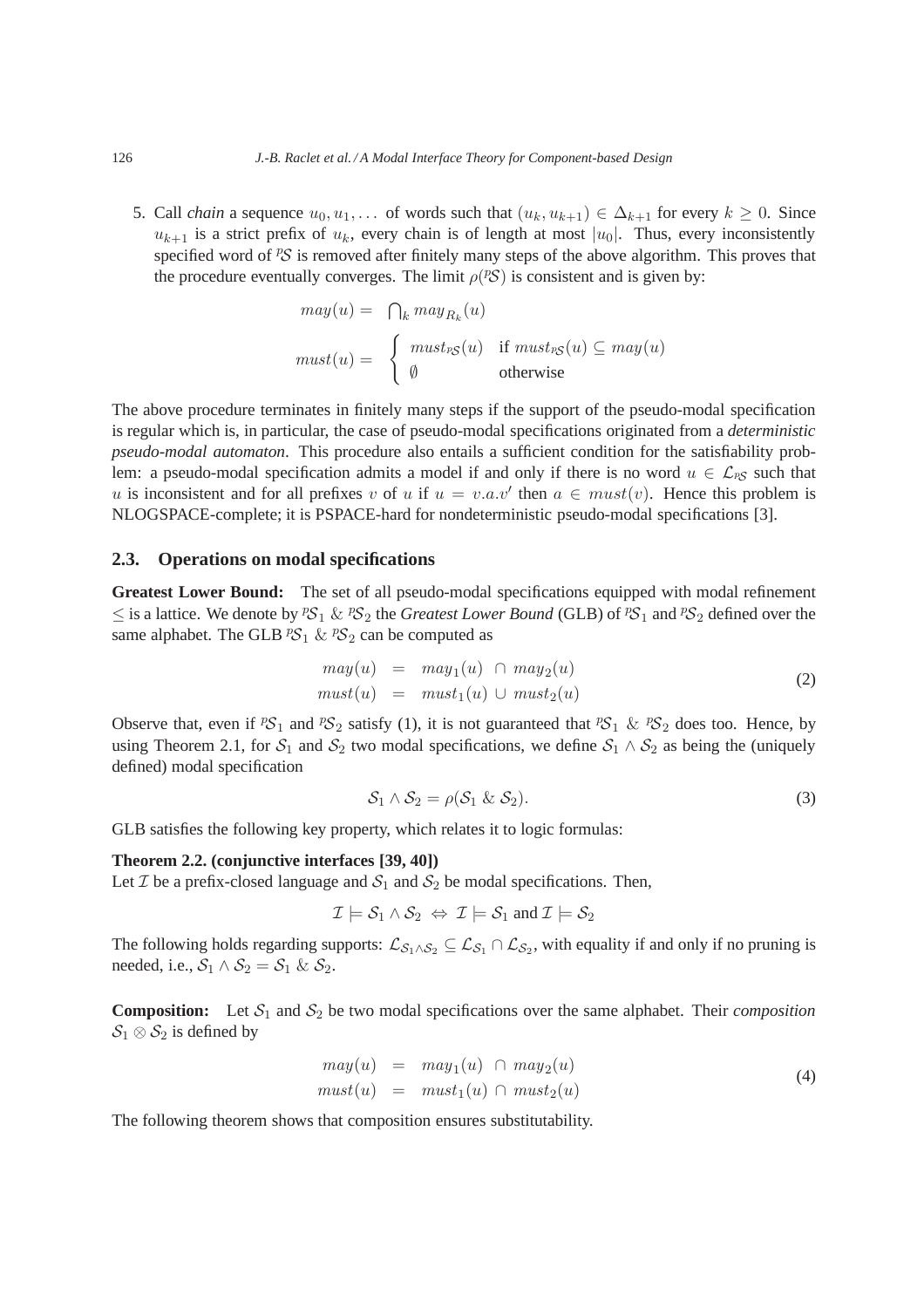#### **Theorem 2.3. (substitutability in composition [39, 40])**

Let  $\mathcal{I}_1, \mathcal{I}_2$  be two prefix-closed languages and  $\mathcal{S}_1, \mathcal{S}_2, \mathcal{S}'_1$  and  $\mathcal{S}'_2$  be modal specifications:

- 1. If  $S_1' \leq S_1$  and  $S_2' \leq S_2$ , then  $S_1' \otimes S_2' \leq S_1 \otimes S_2$ .
- 2. If  $\mathcal{I}_1 \models \mathcal{S}_1$  and  $\mathcal{I}_2 \models \mathcal{S}_2$ , then  $\mathcal{I}_1 \times \mathcal{I}_2 \models \mathcal{S}_1 \otimes \mathcal{S}_2$ , where  $\mathcal{I}_1 \times \mathcal{I}_2 = \mathcal{I}_1 \cap \mathcal{I}_2$ .
- 3. The following holds regarding supports:  $\mathcal{L}_{S_1 \otimes S_2} = \mathcal{L}_{S_1} \cap \mathcal{L}_{S_2}$ .

**Residuation:** We now discuss the *residuation* operation which was introduced in [39, 40]. We will show that this operation is the adjoint of composition. For  $S_1$  and  $S_2$  two modal specifications, we first define their *pseudo-quotient*  $S_1/\sqrt{S_2}$  according to the following disjunctive and exhaustive cases:

| $a \in may(u) \cap must(u)$      | if  | $a \in must_1(u)$    |
|----------------------------------|-----|----------------------|
|                                  | and | $a \in must_2(u)$    |
| $a \in must(u) \setminus may(u)$ | if  | $a \in must_1(u)$    |
|                                  | and | $a \notin must_2(u)$ |
| $a \in may(u) \setminus must(u)$ | if  | $a \in may_1(u)$     |
|                                  | and | $a \notin must_1(u)$ |
| $a \in may(u) \setminus must(u)$ | if  | $a \notin may_1(u)$  |
|                                  | and | $a \notin may_2(u)$  |
| $a \notin may(u) \cup must(u)$   | if  | $a \notin may_1(u)$  |
|                                  | and | $a \in may_2(u)$     |

Observe that, due to the second case,  $S_1/\sqrt{S_2}$  is not consistent. Having defined  $S_1/\sqrt{S_2}$ , using the pruning operation of Theorem 2.1, we can now set

$$
\mathcal{S}_1/\mathcal{S}_2 = \rho(\mathcal{S}_1/\!\!/\mathcal{S}_2). \tag{5}
$$

Any prefix-closed language  $\mathcal{I} \subseteq A^*$  can be viewed as a modal specification whose must set coincides with its may set:  $\forall u \in A^*$ ,  $must(u) = may(u) = \mathcal{I}_u$ . Using this embedding, the quotient of two prefixclosed languages can be defined. Observe that, because of the fourth rule, the quotient of two languages is a modal specification that is not necessarily a language.

We now show that the quotient operation is indeed the adjoint of the composition operation:

## **Theorem 2.4. (residuation [39, 40])**

Let  $\mathcal{I}_1, \mathcal{I}_2$  be prefix-closed languages and  $\mathcal{S}_1, \mathcal{S}_2, \mathcal{S}$  be modal specifications. Then,

- 1.  $S_1 \otimes S_2 \leq S$  if and only if  $S_2 \leq S/S_1$
- 2.  $\forall \mathcal{I}_1 : [\mathcal{I}_1 \models \mathcal{S}_1 \Rightarrow \mathcal{I}_1 \times \mathcal{I}_2 \models \mathcal{S}]$  iff  $\mathcal{I}_2 \models \mathcal{S}/\mathcal{S}_1$ .

**Example 2.3.** Quotient and conjunction are illustrated in Figure 2. Suppose one aims at realizing a system whose behavior is given by the left-hand side specification: every message must be acknowledged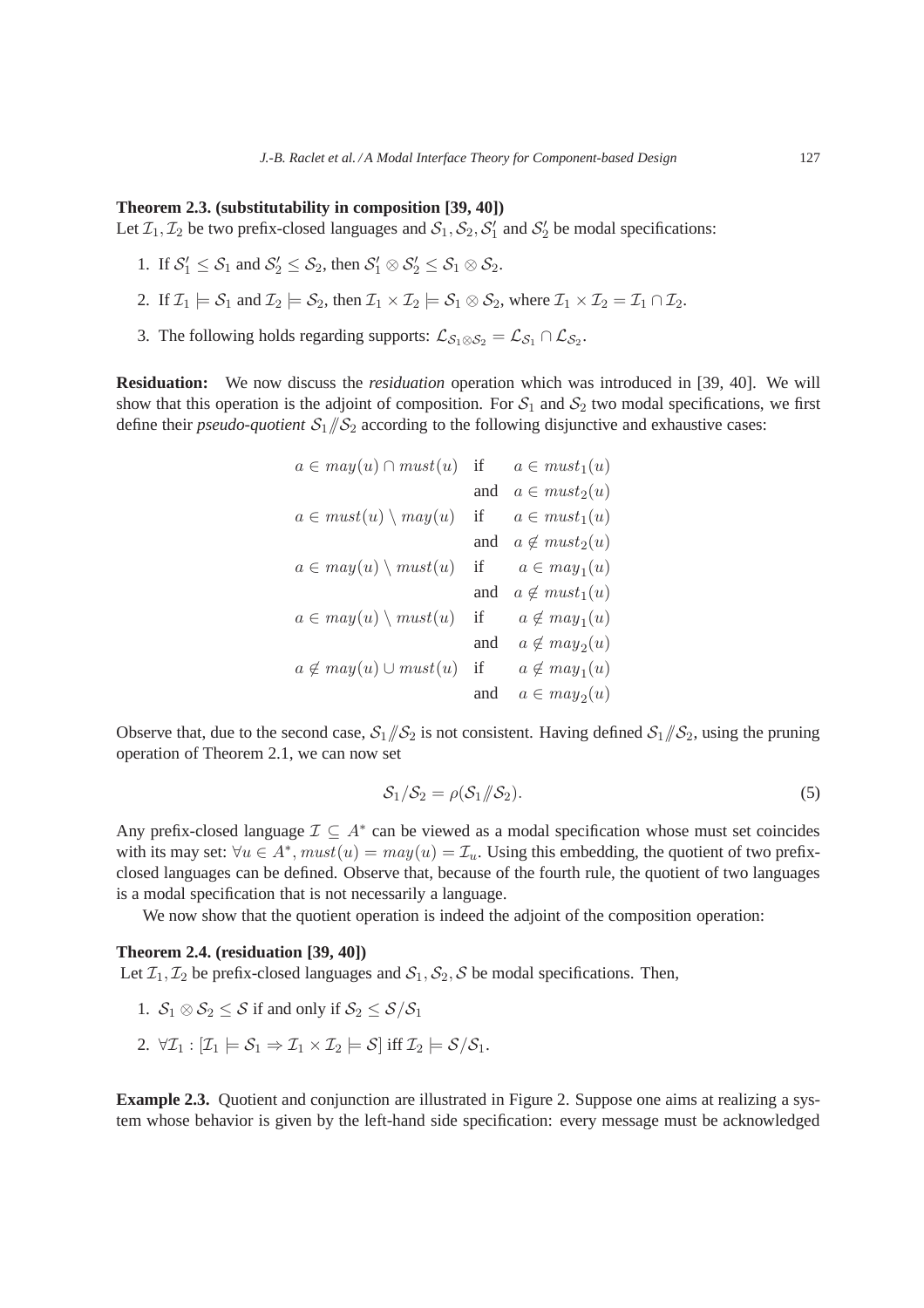

Figure 2. Ouotient for top-down design

positively. For this purpose, a preexisting component conforming to the middle-hand side specifications is available in the context; it implements the specification *Fun* of Figure 1(a) with the additional assumption that the communication channel never distributes a negative acknowledgment. Then, the product of the context with any implementation of the right-hand side specification is guaranteed to be an implementation of the desired behavior.

#### **2.4. Dissimilar alphabets**

Complex systems are built by composing and combining many subsystems or components. Clearly, those objects should possess their own local alphabet of ports and variables. Dealing with those local aspects when developing the fundamental services seems like a trivial notice but has deep technical consequences. As we shall see in this section, modalities appear as an elegant solution to address alphabet equalization with appropriate flexibility.

Let us first recall how alphabet equalization is performed for the shuffle product of languages. For w a word over some alphabet A, and  $B \subseteq A$ , let  $pr_B(w)$  denote the word over B obtained by erasing, from w, all symbols not belonging to B. For  $\mathcal L$  a language over A and  $B \subseteq A \subseteq C$ , the *restriction* of L to B is the language  $\mathcal{L}_{\downarrow B} = \{u \in B^* \mid u = \mathbf{pr}_B(w), w \in \mathcal{L}\}\$  and the *extension* of L to C is the language  $\mathcal{L}_{\uparrow C} = \{u \in C^* \mid \mathbf{pr}_A(u) \in \mathcal{L}\}\.$  The *shuffle product*  $\mathcal{L}_1 \times \mathcal{L}_2$  of the two languages  $\mathcal{L}_1 \subseteq A_1^*$ and  $\mathcal{L}_2 \subseteq A_2^*$  is then defined as

$$
\mathcal{L}_1 \times \mathcal{L}_2 = (\mathcal{L}_1)_{\uparrow C} \cap (\mathcal{L}_2)_{\uparrow C}
$$
, where  $C = A_1 \cup A_2$ .

The shuffle product uses inverse projection to equalize alphabets. The same holds for automata over dissimilar alphabets and their synchronous product.

Using modalities allows for a *neutral* procedure for equalizing alphabets. The principle is as follows.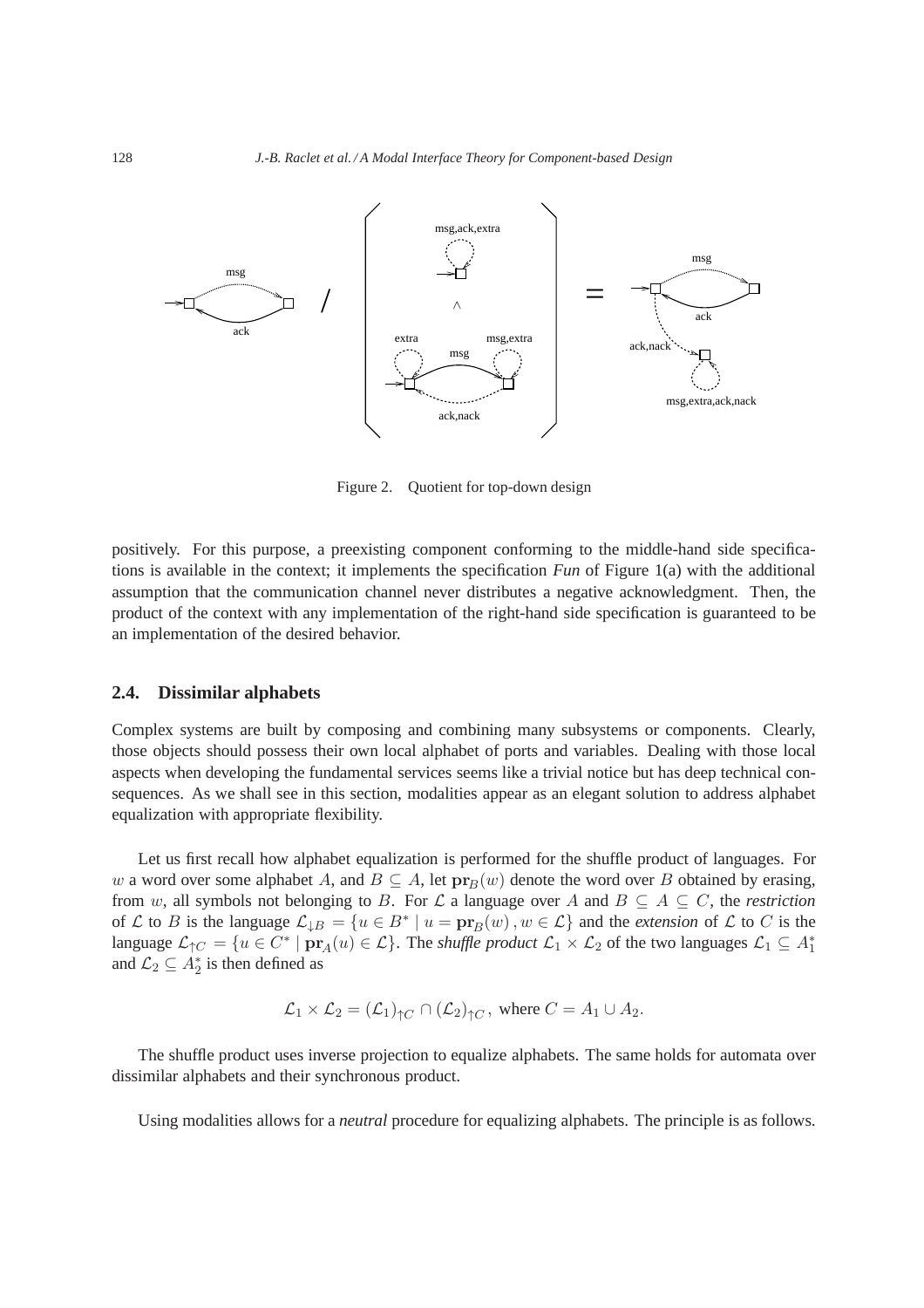Observe that, by (4),

$$
a \in must_1(s) \text{ and } a \in \mathbf{whatever}_2(s)
$$
  

$$
\downarrow \qquad (6)
$$
  

$$
a \in \mathbf{whatever}(s)
$$

holds if the two interfaces are combined using parallel composition (here, whatever denotes an arbitrary modality). Similarly, by (2),

$$
a \in may_1(s) \text{ and } a \in \mathbf{whatever}_2(s)
$$
  

$$
\downarrow
$$
  

$$
a \in \mathbf{whatever}(s)
$$
 (7)

holds if the two interfaces are combined using conjunction. The observation above reveals our solution: alphabet extension is performed by setting the *specific* modalities for extended traces, specifically

- *may* in case of the conjunction  $\wedge$ ;
- must in case of the parallel composition ⊗.

These two types of alphabet extensions are called *weak* and *strong*. This is a key contribution of our work as it will provide us with a very elegant way of dealing with dissimilar alphabets.

## **Definition 2.5. (weak and strong extensions)**

Let  ${}^p\mathcal{S} = (A, must_{\text{PS}}, may_{\text{PS}})$  be a pseudo-modal specification and let  $C \supseteq A$ .

1. The *weak extension* of <sup>p</sup>S to C is the pseudo-modal specification  ${}^pS_{\Upsilon C} = (C, must, may)$  such that  $\forall v \in C^*$ :

$$
\begin{cases}\n\text{must}(v) & = \text{ must}_{\text{PS}} (\mathbf{pr}_A(v)) \\
\text{may}(v) & = \text{ may}_{\text{PS}} (\mathbf{pr}_A(v)) \cup (C \setminus A)\n\end{cases}
$$

2. The *strong extension* of PS to C is the pseudo-modal specification  ${}^pS_{\uparrow C} = (C, must, may)$  such that  $\forall v \in C^*$ :

$$
\begin{cases}\n\text{must}(v) & = \text{ must}_{\text{PS}}(\mathbf{pr}_A(v)) \cup (C \setminus A) \\
\text{may}(v) & = \text{ may}_{\text{PS}}(\mathbf{pr}_A(v)) \cup (C \setminus A)\n\end{cases}
$$

Regarding supports, the following equalities hold:  $\mathcal{L}_{(\mathcal{S}_{\Uparrow C})} = \mathcal{L}_{(\mathcal{S}_{\Uparrow C})} = (\mathcal{L}_{\mathcal{S}})_{\Uparrow C}$ . We are now ready to extend the operations of Sections 2.2 and 2.3 to the case of dissimilar alphabets.

**Definition 2.6.** Let  $PS$ ,  $PS_i$  and  $S_i$  be pseudo-modal or modal specifications over alphabets  $A, A_i$  for  $i = 1, 2$ , respectively. The relations and operations of Section 2.2 are redefined as follows:

[weak implementation; 
$$
C \supseteq A
$$
]  
\n $\mathcal{I} \subseteq C^* \models_w {}^pS$  iff  $\mathcal{I} \models {}^pS \uparrow_C$   
\n[strong implementation;  $C \supseteq A$ ]  
\n $\mathcal{I} \subseteq C^* \models_s {}^pS$  iff  $\mathcal{I} \models {}^pS \uparrow_C$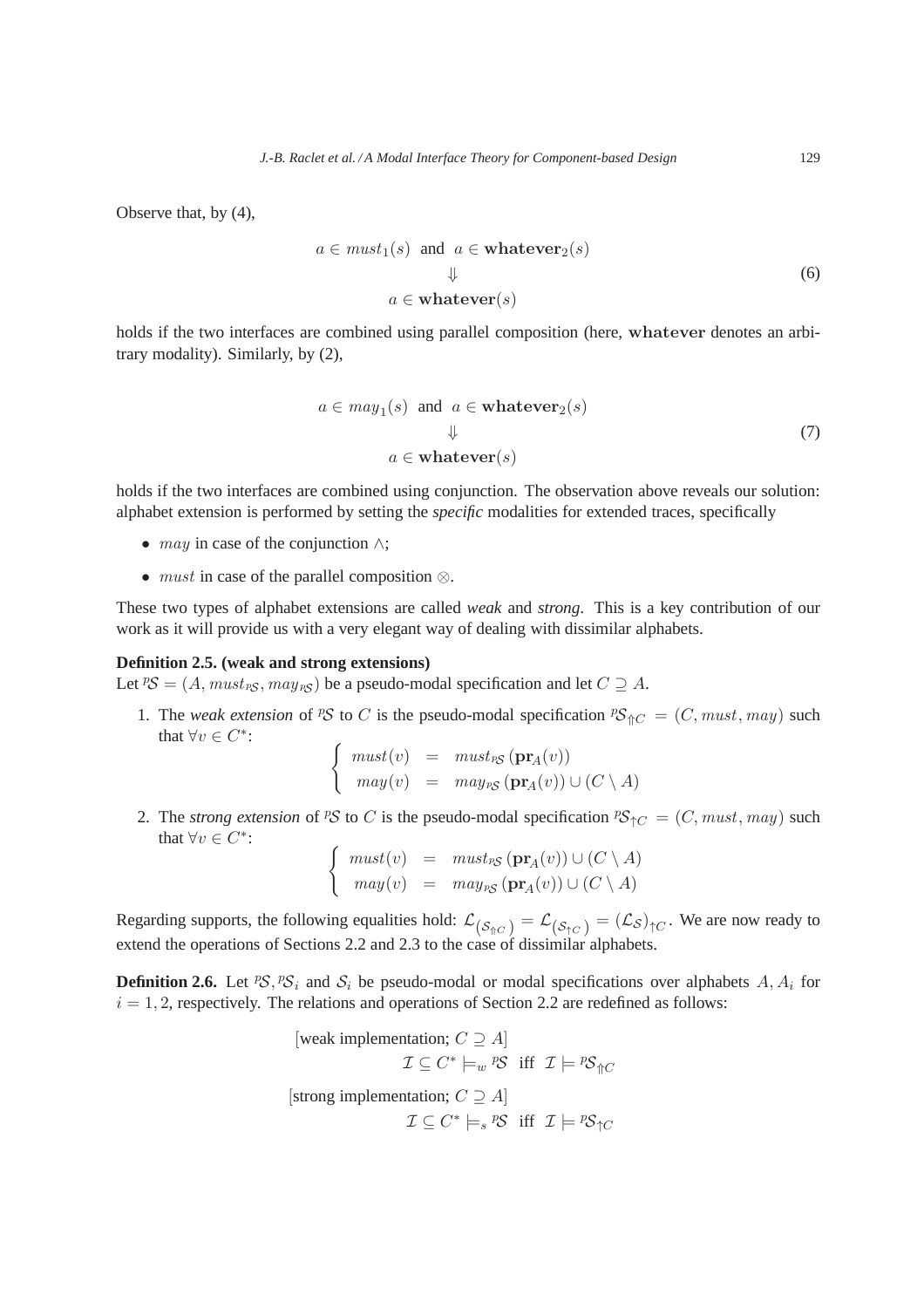[weak refinement;  $A_2 \supseteq A_1$ ]  $PS_2 \leq_w PS_1$  iff  $PS_2 \leq PS_1 \underset{\uparrow}{\uparrow} As_2$ [strong refinement;  $A_2 \supseteq A_1$ ]  $PS_2 \leq_s PS_1$  iff  $PS_2 \leq PS_1 \uparrow_{AS_2}$ 

[operators; 
$$
C = A_1 \cup A_2
$$
]  
\n
$$
S_1 \wedge S_2 = S_{1 \Uparrow C} \wedge S_{2 \Uparrow C}
$$
\n
$$
S_1 \otimes S_2 = S_{1 \Uparrow C} \otimes S_{2 \Uparrow C}
$$
\n
$$
S_1 / S_2 = S_{1 \Uparrow C} / S_{2 \Uparrow C}
$$

Note the careful use of weak and strong extensions in the different operations. The results of Sections 2.2 and 2.3 are slightly weakened as indicated next.

**Theorem 2.5.** Let S,  $S_i$  and  $S'_i$  be modal specifications defined over A,  $A_i$  and  $A'_i$  respectively, for  $i = 1, 2.$ 

1. Weak and strong implementation / refinement relations are related as follows:

$$
\models_s \subseteq \models_w \text{ and } \leq_s \subseteq \leq_w
$$

2. Weak and strong modal refinement are both sound and complete w.r.t. weak and strong thorough refinement, respectively:

$$
\mathcal{S}_2 \leq_w \mathcal{S}_1 \Leftrightarrow \{\mathcal{I} \mid \mathcal{I} \models_w \mathcal{S}_2\} \subseteq \{\mathcal{I} \mid \mathcal{I} \models_w \mathcal{S}_1\} \n\mathcal{S}_2 \leq_s \mathcal{S}_1 \Leftrightarrow \{\mathcal{I} \mid \mathcal{I} \models_s \mathcal{S}_2\} \subseteq \{\mathcal{I} \mid \mathcal{I} \models_s \mathcal{S}_1\}
$$

3. The following holds regarding conjunction:

$$
\mathcal{I}\models_w \mathcal{S}_1 \land \mathcal{S}_2 \iff \mathcal{I}\models_w \mathcal{S}_1 \text{ and } \mathcal{I}\models_w \mathcal{S}_2
$$

- 4. Theorem 2.3 still holds when alphabets are different, provided that *strong* refinement and implementation are used — it is actually false if weak refinement or implementation are used:
	- If  $S_1' \leq_s S_1$  and  $S_2' \leq_s S_2$ , then  $S_1' \otimes S_2' \leq_s S_1 \otimes S_2$ ;
	- If  $\mathcal{I}_1 \models_s \mathcal{S}_1$  and  $\mathcal{I}_2 \models_s \mathcal{S}_2$ , then  $\mathcal{I}_1 \times \mathcal{I}_2 \models_s \mathcal{S}_1 \otimes \mathcal{S}_2$ ;
	- $S'_1 \leq_w S_1$  and  $S'_2 \leq_w S_2$  in general do *not* imply that  $S'_1 \otimes S'_2 \leq_w S_1 \otimes S_2$ ;
	- $\mathcal{I}_1 \models_w \mathcal{S}_1$  and  $\mathcal{I}_2 \models_w \mathcal{S}_2$  in general do *not* imply that  $\mathcal{I}_1 \times \mathcal{I}_2 \models_w \mathcal{S}_1 \otimes \mathcal{S}_2$ .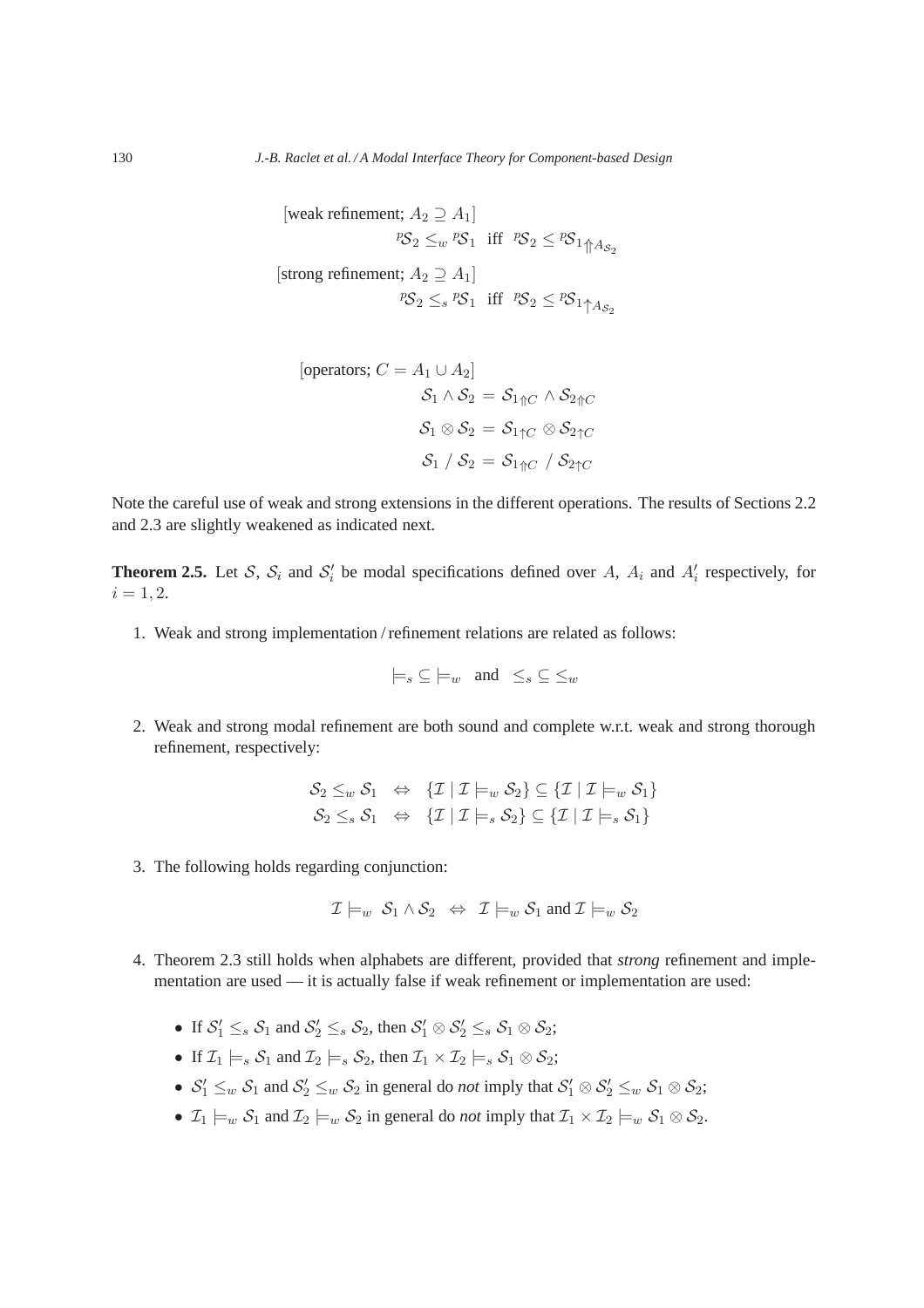5. Relations between the quotient and the composition operators are preserved provided additional assumptions on alphabets:

$$
\begin{aligned}\n\mathcal{S}_2 &\leq_s \mathcal{S}/\mathcal{S}_1 \\
A_1 &\subseteq A\n\end{aligned}\n\Rightarrow\n\mathcal{S}_1 \otimes \mathcal{S}_2 \leq_s \mathcal{S}
$$
\n
$$
\begin{aligned}\n\mathcal{S}_1 \otimes \mathcal{S}_2 &\leq_s \mathcal{S} \\
A_2 &\supseteq A \cup A_1\n\end{aligned}\n\Rightarrow\n\mathcal{S}_2 \leq_s \mathcal{S}/\mathcal{S}_1
$$
\n
$$
\mathcal{I}_1 \models_s \mathcal{S}_1 \text{ and } \mathcal{I}_2 \models_s \mathcal{S}/\mathcal{S}_1\n\Rightarrow\n\mathcal{I}_1 \times \mathcal{I}_2 \models_s \mathcal{S}
$$
\n
$$
\forall \mathcal{I}_1 : \mathcal{I}_1 \models_s \mathcal{S}_1 \Rightarrow \mathcal{I}_1 \times \mathcal{I}_2 \models_s \mathcal{S}\n\end{aligned}
$$
\nand\n
$$
\begin{aligned}\nA_{\mathcal{I}_2} \supseteq A \cup A_1\n\end{aligned}
$$

Observe that the last sub-statement of statement 5 refines Theorem 2.4.

## **Proof:**

The detailed proof of this theorem can be found in [43]. We only give here the counterexamples for the third and the fourth bullets of statement 4. First, the following counterexample shows that *composition is not monotonic wrt to the weak refinement when alphabets are different*. Consider the three modal specifications:

- $S_1$  with  $A_1 = \{a\}$  and  $may_1(\epsilon) = must_1(\epsilon) = \emptyset$ ;
- $S'_1$  with  $A'_1 = \{a, b\}$  and  $may'_1(\epsilon) = \{b\}$  and  $must'_1(\epsilon) = \emptyset$ ;
- $S_2$  with  $A_{S_2} = \{b\}$  and  $may_2(\epsilon) = must_2(\epsilon) = \{b\}.$

Then  $S = S_1 \otimes S_2$  is defined over  $\{a, b\}$  and  $may(\epsilon) = must(\epsilon) = \{b\}$ ; and,  $S' = S'_1 \otimes S_2$  is defined over  $\{a, b\}$  and  $may'(\epsilon) = \{b\}$  and  $must'(\epsilon) = \emptyset$ . Thus we have:  $S_1' \leq_w S_1$  and  $S_1' \otimes S_2 \nleq_w S_1 \otimes S_2$ .

Now, this counter-example shows that  $\mathcal{I}_1 \models_w \mathcal{S}_1$  and  $\mathcal{I}_2 \models_w \mathcal{S}_2$  *do not imply*  $\mathcal{I}_1 \times \mathcal{I}_2 \models_w \mathcal{S}_1 \otimes \mathcal{S}_2$ :

- $S_1$  with  $A_1 = \{a\}$  and  $may_1(\epsilon) = must_1(\epsilon) = \emptyset$ ;  $\mathcal{I}_1$  with  $A_{\mathcal{I}_1} = \{a, b\}$  and  $\mathcal{I}_1 = \{\epsilon\}$ ;
- $S_2$  with  $A_2 = \{b\}$  and  $may_2(\epsilon) = must_2(\epsilon) = \{b\}; \mathcal{I}_2$  with  $A_{\mathcal{I}_2} = \{b\}$  and  $\mathcal{I}_2 = \{\epsilon, b\}.$

Then  $\mathcal{I}_1 \models_w \mathcal{S}_1$  and  $\mathcal{I}_2 \models_w \mathcal{S}_2$ .  $\mathcal{I}_1 \times \mathcal{I}_2 = \{\emptyset\}$  and  $may_{\mathcal{S}_1 \otimes \mathcal{S}_2}(\epsilon) = must_{\mathcal{S}_1 \otimes \mathcal{S}_2}(\epsilon) = \{b\}$  thus  $\mathcal{I}_1 \times \mathcal{I}_2$ is not a weak implementation of  $S_1 \otimes S_2$ . □

**Example 2.4.** Consider now a second specification *Rel* for a producer in Figure 3(a) dealing with reliability: messages are negatively acknowledged until the system is reset. The specification *Fun* in Figure 1(a) and *Rel* are defined on different alphabets: the action *reset* is not part of the alphabet of *Fun* and similarly for *extra* in *Rel*. The conjunction of the two aspects is depicted in Figure 3(b); observe that the modalities of the transitions labeled by *reset* are directly inherited from those in *Rel*.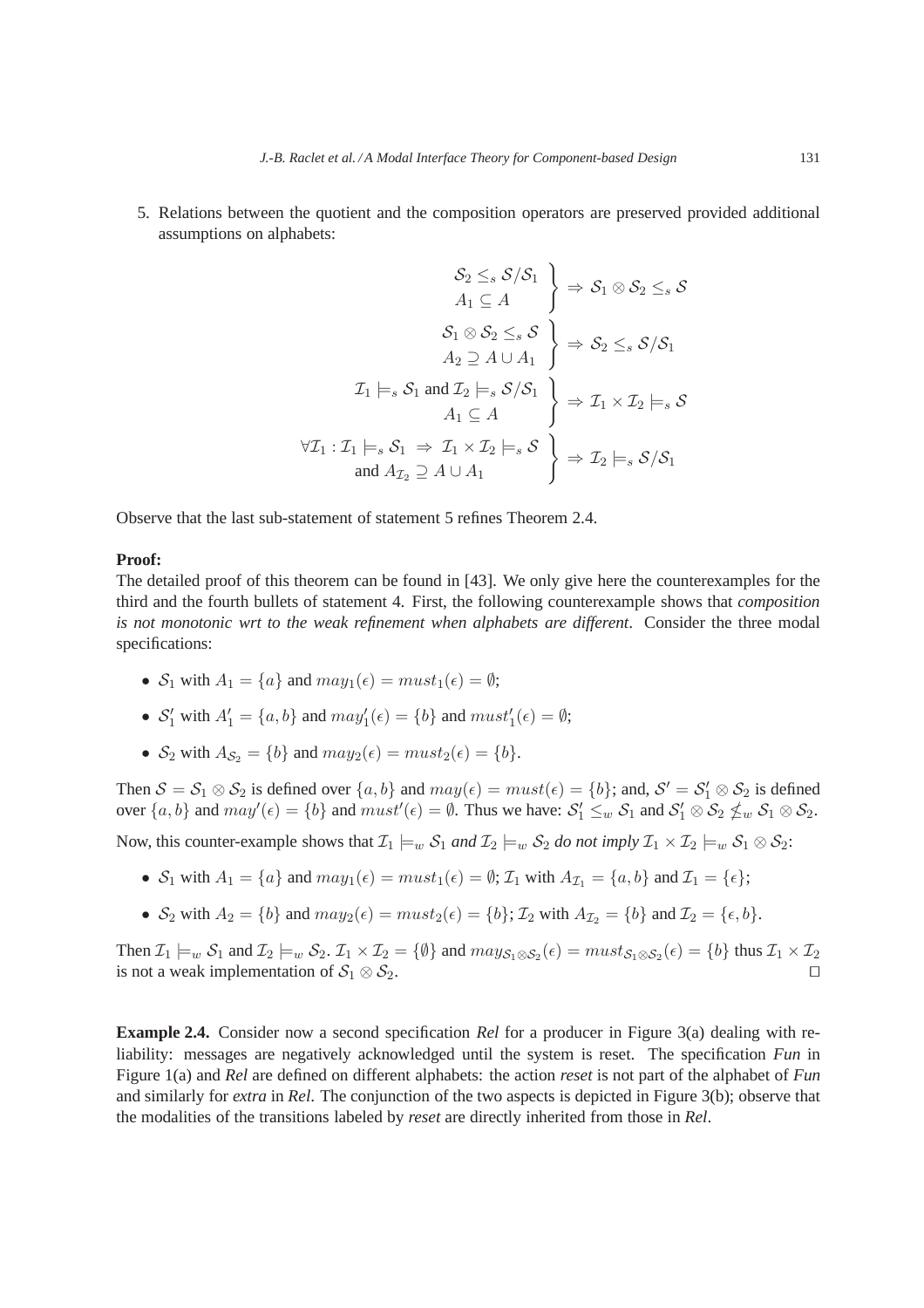# **3. Interface automata**

In [20], de Alfaro and Henzinger introduced *interface automata*, which are automata whose transitions are typed with *input* and *output* actions rather than with modalities. In this section, we briefly overview the theory of interface automata and refer the reader to [20, 17] for more details.

## **Definition 3.1. ([20])**

An *interface automaton* is a tuple  $\mathcal{P} = (X, x_0, A, \rightarrow)$ , where X is the set of *states*,  $x_0 \in X$  is the *initial state*, A is the alphabet of *actions*, and  $\rightarrow \subseteq X \times A \times X$  is the transition relation.

We decompose  $A = A? \cup A!$ , where A? is the set of inputs and A! is the set of outputs. In the rest of the paper, we shall often use a? to emphasize that  $a \in A$ ? and a! for  $a \in A$ !. We will also use  $x \stackrel{a}{\longrightarrow} y$  to emphasize that  $(x, a, y) \in \to$ . Observe that if we consider deterministic interface automata, then we can propose a language-based definition similar to the one we gave for modal specifications.

The semantics of an interface automaton is given by a two-player game between an *input* player that represents the environment (the moves are the input actions), and an *output* player that represents the component itself (the moves are the output actions). Input and output moves are in essence orthogonal to modalities. Interface automata are operational models that do not distinguish between an interface and one of its models. More precisely, the model of an interface automaton is any of its refinements. As a consequence, the notion of refinement coincides with the one of satisfaction. Moreover, any interface automaton is always satisfiable except if it is empty.

**Remark 3.1.** In interface automata, the distinction between inputs and outputs should not be interpreted as a function from the Inputs to the Outputs.

**Example 3.1.** Two interface automata are depicted in Figure 4 (this example is adapted from [20]). The client *Cl* in Figure 4(a) is defined over the alphabet {*ok?*, *fail?*} ∪ {*msg!*}. The action *fail?* never occurs which encodes the assumption that the environment of the client never transmits a *fail* to the client. The server *Serv* in Figure 4(b) is defined over the alphabet {*msg?*, *ack?*, *nack?*} ∪ {*sent!*, *ok!*, *fail!*}; when *msg* is invoked, the server tries to send the message and resends it if the first transmission fails. If both transmissions fail, the component reports failure (*fail!*), otherwise it reports success (*ok!*).



Figure 3. Conjunction of specifications on dissimilar alphabets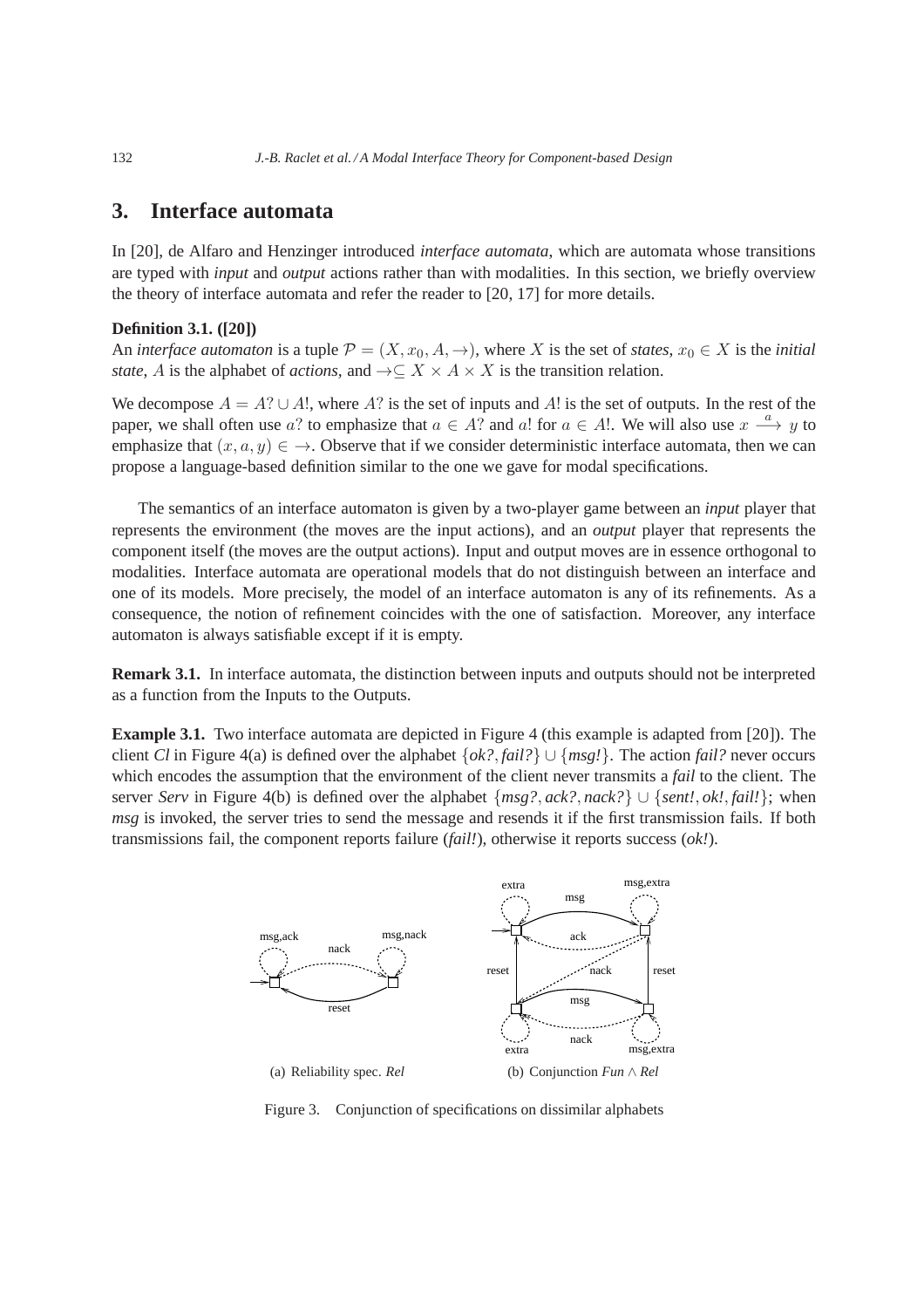Alternatively, properties of interfaces are described in game-based logics, such as ATL or ATL<sup>∗</sup> [1] whose complexities are PSPACE and PTIME-complete, respectively. Refinement between interface automata corresponds to the alternating refinement relation between games [2], i.e., an interface refines another one if its environment is more permissive whereas its component is more restrictive. This problem is known to be PTIME-complete. There is no notion of component reuse and shared refinement is defined in an ad-hoc manner [22].



Figure 4. Two interface automata to be composed

**Remark 3.2.** Contrary to input/output automata, interface automata are generally not input-enabled<sup>2</sup>. Refinement of input/output automata corresponds to simulation between traces. If the model was not input-enabled, then a refinement could accept less inputs than its abstraction. The game-based approach allows us to avoid such a situation even when the system is not input enabled.

The main advantage of the game-based approach appears in the definition of composition and *compatibility* between interface automata. Following [17], two interface automata are *composable* if they have disjoint sets of output actions, compose by synchronizing shared actions and interleave asynchronously all other actions.

# **Definition 3.2. (Product of interface automata [20])**

Let  $\mathcal{P}_1 = (X_1, x_{01}, A_1, \rightarrow_1)$  and  $\mathcal{P}_2 = (X_2, x_{02}, A_2, \rightarrow_2)$  be two interface automata. The product over  $P_1$  and  $P_2$  is an interface automaton  $P_1 \times P_2 = (X, x_0, A, \rightarrow)$ , where

- $X = X_0 \times X_1$ ;
- $x_0 = x_{01} \times x_{02}$ ;

•  $A = A_1 \cup A_2$ , and  $A? = (A_1? \cup A_2?) \setminus ((A_1? \cap A_2!) \cup (A_2? \cap A_1!)$ , and  $A! = A_1! \cup A_2!$ ;

- $\bullet \rightarrow$  is defined as follows:
	- **–** For each action  $a \in A$  such that  $a \notin A_1 \cap A_2$ , there exists a transition  $(x_1, y_1) \stackrel{a}{\longrightarrow} (x_2, y_2)$ iff there exists  $(x_1) \stackrel{a}{\longrightarrow}_1 (x_2)$  and  $y_1 = y_2$  or  $(y_1) \stackrel{a}{\longrightarrow}_2 (y_2)$  and  $x_1 = x_2$ .
	- − For each action  $a \in A_1? \cap A_2?$ , there exists a transition  $(x_1, y_1) \stackrel{a?}{\longrightarrow} (x_2, y_2)$  iff there exists  $(x_1) \xrightarrow{a?} (x_2)$  and  $(y_1) \xrightarrow{a?} (y_2)$ .

 $2$ Recall that a system is input-enabled if it can react to any input action in any moment.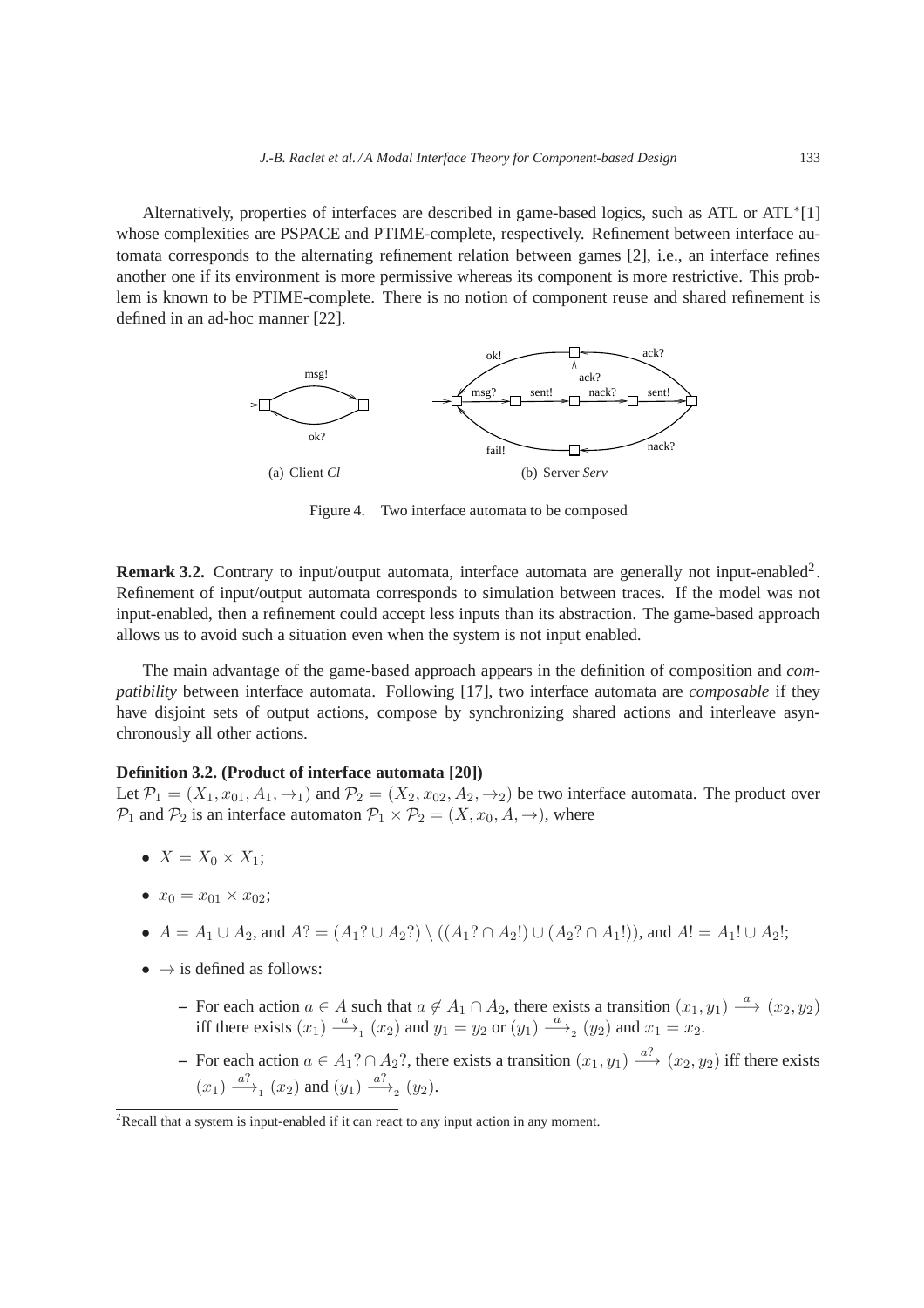**–** For each  $a \in (A_1? \cap A_2!) \cup (A_2? \cap A_1!)$ , there exists a transition  $(x_1, y_1) \stackrel{a!}{\longrightarrow} (x_2, y_2)$  iff there exists  $(x_1) \stackrel{a}{\longrightarrow}_1 (x_2)$  and  $(y_1) \stackrel{a}{\longrightarrow}_2 (y_2)$ .

Since interface automata are not necessarily input-enabled (which is what allows the automaton to make assumptions on the environment), the product  $P_1 \times P_2$  of two interface automata  $P_1$  and  $P_2$  may have *illegal states* where one of the automata may produce an output action that is also in the input alphabet of the other automaton, but is not accepted at this state. In most of existing models for interface theories that are based on an input/output setting, the interfaces would be declared to be *incompatible*. This is a pessimistic approach that can be avoided by exploiting the game-based semantics. Indeed, the game semantics supports an optimistic approach:

"Two interfaces can be composed and are compatible if there is at least one environment where they can work together (i.e., where they can avoid the illegal states)."



Figure 5. Compatibility of *Serv* and *Cl*

Deciding whether there exists an environment where the two interfaces can work together is equivalent to checking whether the environment in the product of the interfaces has a strategy to always avoid illegal states. This can be viewed as a reachability game whose complexity is linear [20]. The set of states from which the environment has a strategy to avoid the illegal states whatever the component does can be recursively computed as follows.

Let Illegal( $\mathcal{P}_1, \mathcal{P}_2$ ) be the subset of pairs  $(x_1, x_2) \in X_1 \times X_2$  such that there exists

either an action 
$$
a \in A_1! \cap A_2
$$
? with  $x_1 \xrightarrow{a!}$   
but not  $x_2 \xrightarrow{a?}$   
or an action  $a \in A_2! \cap A_1$ ? with  $x_2 \xrightarrow{a!}$   
but not  $x_1 \xrightarrow{a?}$   
but not  $x_1 \xrightarrow{a?}$ 

where  $x \stackrel{a}{\longrightarrow}$  means that  $x \stackrel{a}{\longrightarrow} y$  for some state y. If illegal states exist in the product  $\mathcal{P}_1 \times \mathcal{P}_2$ , there may still exist refinements of the product without illegal state. Those refinements specify how the resulting product should be restricted in order to guarantee that illegal states cannot be reached. As proved in [20], there is one such largest refinement which can be obtained by backward pruning  $P_1 \times P_2$  as follows. For  $Y \subseteq X$ , the set of states of  $\mathcal{P}_1 \times \mathcal{P}_2$ , let  $pre_1(Y)$  be the subset  $Z \subseteq X$  of states z such that  $z \stackrel{a!}{\longrightarrow} y$  for some  $y \in Y$  and  $a! \in A!$  (an output action of the product). Let  $pre_1^0(Y) = Y$  and, for  $k \ge 0$ ,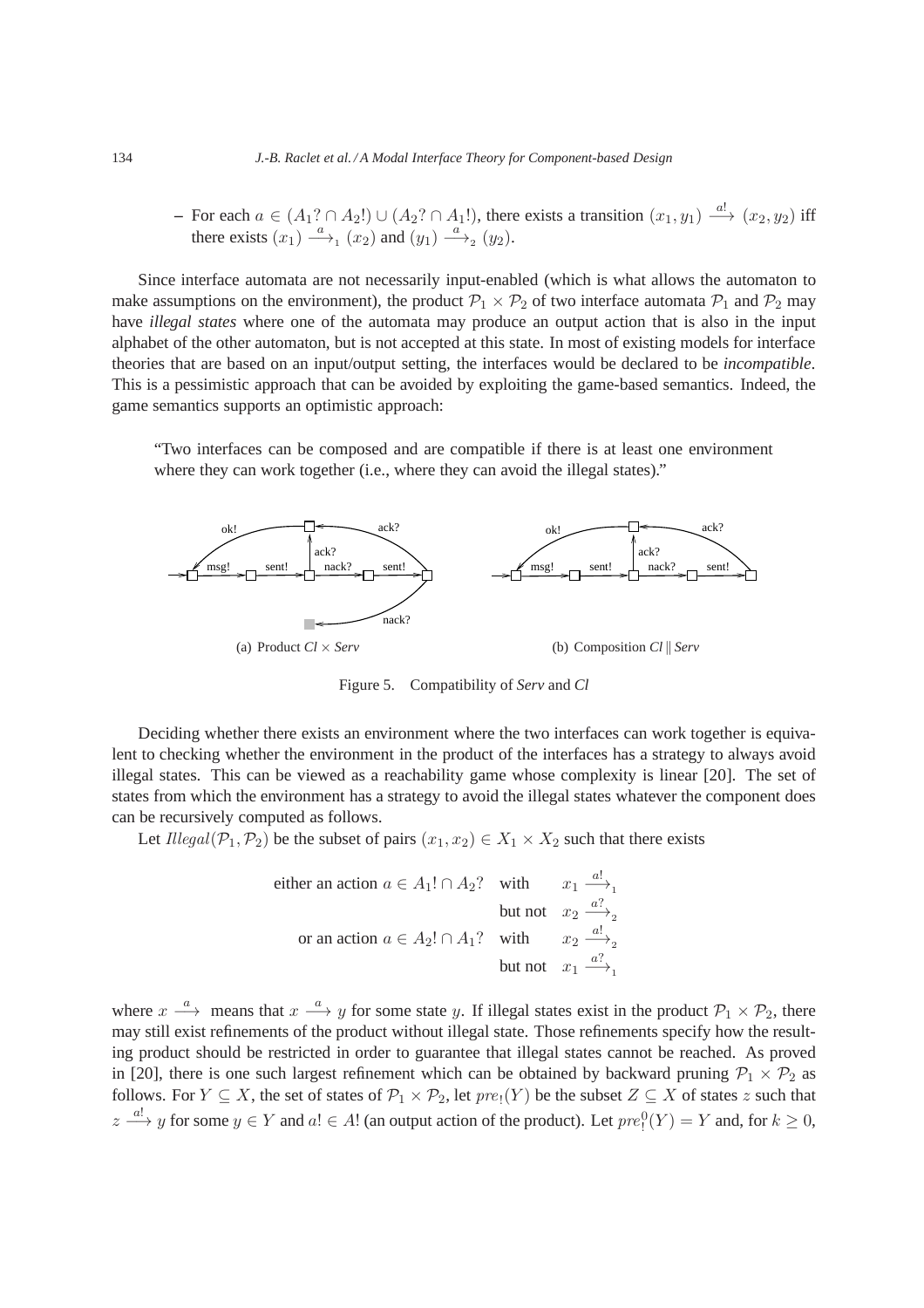$\text{pre}_!^{k+1}(Y) = \text{pre}_! \big(\text{pre}_!^k(Y)\big)$  and let  $\text{pre}_!^*(Y) = \bigcup_k \text{pre}_!^k(Y)$ .

The desired pruning consists in:

- Removing  $\text{pre}_!^*(\text{Ilegal}(\mathcal{P}_1, \mathcal{P}_2))$  from X, and
- Removing transitions to states in  $\text{pre}_1^* (I \leq l(\mathcal{P}_1, \mathcal{P}_2))$ , and
- Removing unreachable states.

The result of applying the pruning to  $\mathcal{P}_1 \times \mathcal{P}_2$  is denoted by  $\mathcal{P}_1 \parallel \mathcal{P}_2$  and is called the *composition* of the two interface automata.  $\mathcal{P}_1$  and  $\mathcal{P}_2$  are called *compatible* if applying the pruning leaves the initial state [20]. We now recall the two following theorems from [20] that show that interface automata support independent design and substitutability.

## **Theorem 3.1. ([20])**

The composition operation for interface automata is associative and commutative.

## **Theorem 3.2. ([20])**

Let  $\mathcal{P}_1$ ,  $\mathcal{P}_2$ , and  $\mathcal{P}_3$  be three interface automata. If  $\mathcal{P}_2$  refines  $\mathcal{P}_1$  and the set of shared actions of  $\mathcal{P}_2 \parallel \mathcal{P}_3$ is included in the set of shared actions of  $P_1 \parallel P_3$ , then  $P_2 \parallel P_3$  refines  $P_1 \parallel P_3$ .

**Example 3.2.** The product of the interface automata in Figure 4 is represented in Figure 5(a). The gray state is illegal as the server wants to report a failure (*fail!*) which is not accepted as an input by the client. The result of applying the pruning operation is then depicted in Figure 5(b).

Bhaduri has proposed a quotient operation that is the adjoint of the composition operation [10]. This quotient, which is defined for the deterministic fragment only, is characterized in the following theorem. Let  $\mathcal{P}^{\perp}$  be the interface  $\mathcal P$  where input and output actions have been exchanged.

## **Theorem 3.3. ([20])**

Consider two deterministic interface automata  $P_1$  and  $P_2$ . If  $P_1$  and  $P_2^{\perp}$  are compatible, then there exists  $P$  such that

- 1.  $\mathcal{P}_1 \parallel \mathcal{P} \leq \mathcal{P}_2$ ,
- 2. for each  $\mathcal{P}'$  such that  $\mathcal{P}_1 \parallel \mathcal{P}' \leq \mathcal{P}_2$ , we have  $\mathcal{P}' \leq \mathcal{P}$  and,
- 3. P is given by  $(\mathcal{P}_1 \parallel \mathcal{P}_2^{\perp})^{\perp}$ .

The theorem above states that, contrary to the case of modal automata, the quotient for interface automata can be derived from the composition operation with a simple switch operation between input and output actions.

**Remark 3.3.** The operations between interface automata that have been defined so far do not require an explicit treatment of dissimilar alphabets as is the case for modal specifications. Indeed, it is implicitely handled with the help of the game-based approach. Conjunction is not defined for interface automata. For such an operation, we conjuncture that the game-based approach is not powerful enough for an implicit treatment.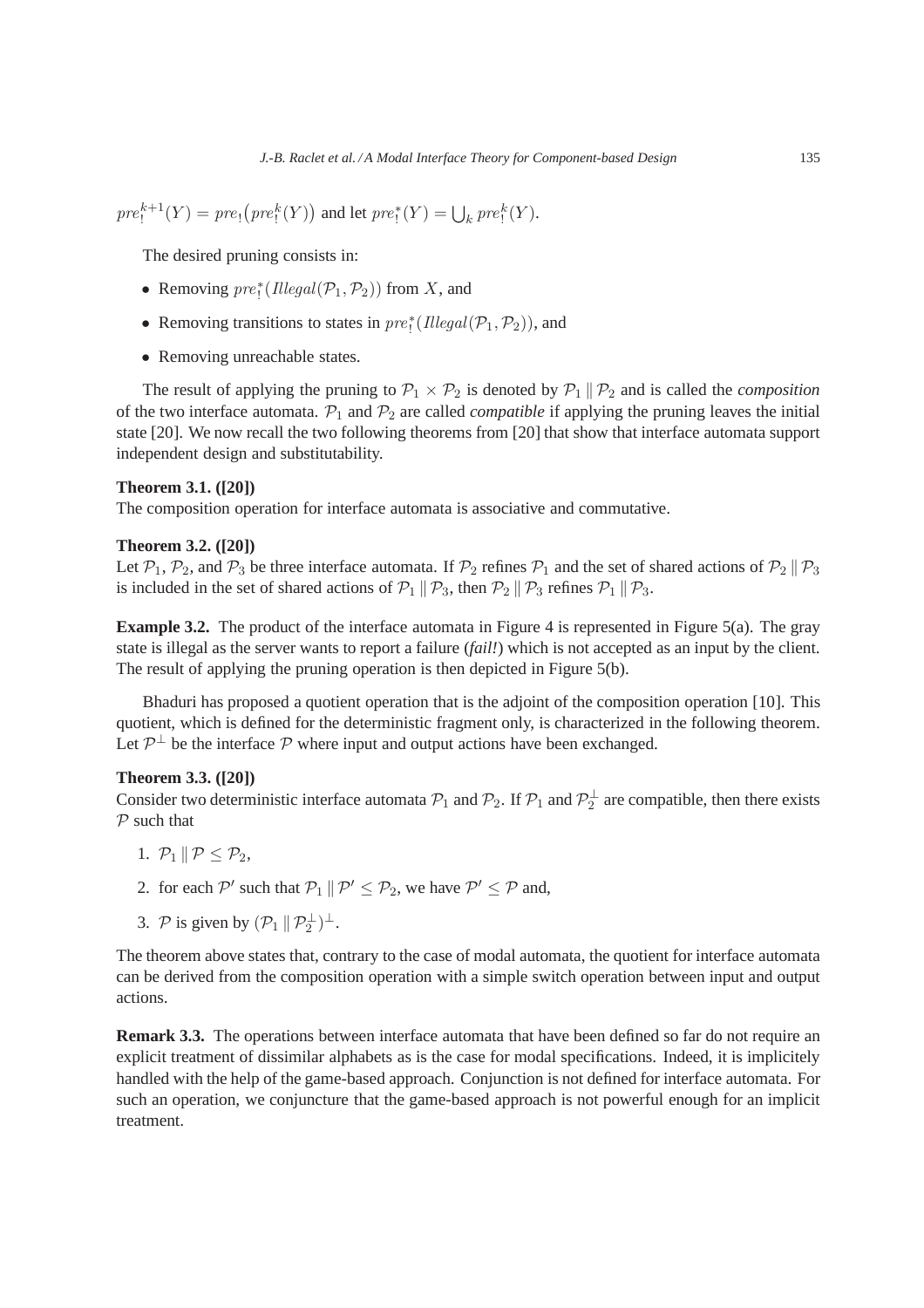# **4. On modal interfaces**

We now present the full theory for *modal interfaces*. Modal interfaces is an extension of modal specifications where actions are also typed with *input* and *output*. This addition allows us to define notions of composition and compatibility for modal specifications in the spirit of interface automata.

The first account on compatibility for modal interfaces was proposed in [31, 36]. In this section, we propose a full interface theory for modal interfaces, which includes composition, product, conjunction, and component reuse via quotient. Moreover, we show that the composition operator proposed in [31, 36] is incorrect and we propose a correction.

We shall start our theory with the definition of *profiles* which are used to type actions of modal specifications with *input* and *output* modalities.

## **4.1. Profiles**

Given an alphabet of actions A, a *profile* is a function  $\pi : A \mapsto \{?, !\}$ , labeling actions with the symbols ? (for *inputs*) or ! (for *outputs*). We write "a?" (respectively, a!) to express that " $\pi(a) =$  ?" (respectively,  $\pi(a) =$  !). The set of  $a \in A$  such that  $\pi(a) = ?$  (respectively,  $\pi(a) =$  !) is denoted A? (respectively A!). We shall sometimes write by abuse of notation,  $\pi = (A? , A!)$ .

We now discuss operations on profiles. We consider a profile  $\pi_1 = (A_1? , A_1!)$  defined over  $A_1$  and a profile  $\pi_2 = (A_2? A_2!)$  defined over  $A_2$ .

**Refinement between profiles.** Profile  $\pi_2$  refines  $\pi_1$ , denoted  $\pi_2 \leq \pi_1$ , if and only if  $A_2 \supseteq A_1$  and both profiles coincide on  $A_1$ :  $\forall a \in A_1$ ,  $\pi_2(a) = \pi_1(a)$ .

**Proposition 4.1.** The refinement  $\leq$  between profiles is transitive.

**Product between profiles.** The product between  $\pi_1$  and  $\pi_2$ , denoted  $\pi_1 \otimes \pi_2$  is defined if and only if  $A_1! \cap A_2! = \emptyset$ , and is equal to the profile  $\pi = (A? , A!)$  over  $A_1 \cup A_2$  such that:

$$
\pi = \pi_1 \otimes \pi_2 : \begin{cases} A! &= (A_1! \cup A_2!) \\ A? &= (A_1? \cup A_2?) \setminus A! \end{cases}
$$

**Proposition 4.2.** Let  $\pi'_1$ ,  $\pi'_2$ ,  $\pi_1$ , and  $\pi_2$  be profiles. The product between profiles is monotonic with respect to refinement: if  $\pi'_1\leq \pi_1$  and  $\pi'_2\leq \pi_2$  and  $\pi_1\otimes\pi_2$  and  $\pi'_1\otimes\pi'_2$  are defined, then  $\pi'_1\otimes\pi'_2\leq \pi_1\otimes\pi_2.$ 

**Conjunction between profiles.** The conjunction of  $\pi_1$  and  $\pi_2$ , denoted  $\pi_1 \wedge \pi_2$ , is the greatest lower bound of the profiles, whenever it exists. More precisely, the conjunction of profiles  $\pi_1$  and  $\pi_2$  is defined if and only if both profiles coincide on their common alphabet:  $\forall a \in A_1 \cap A_2$ ,  $\pi_1(a) = \pi_2(a)$ . Whenever defined, the conjunction  $\pi_1 \wedge \pi_2$  coincides with  $\pi_1$  for every symbol in  $A_1$  and with  $\pi_2$  for every symbol in  $A_2$ .

**Proposition 4.3.** Let  $\pi_1$ ,  $\pi_2$  and  $\pi$  be profiles. Then,  $\pi \leq \pi_1 \wedge \pi_2$  if and only if  $\pi \leq \pi_1$  and  $\pi \leq \pi_2$ .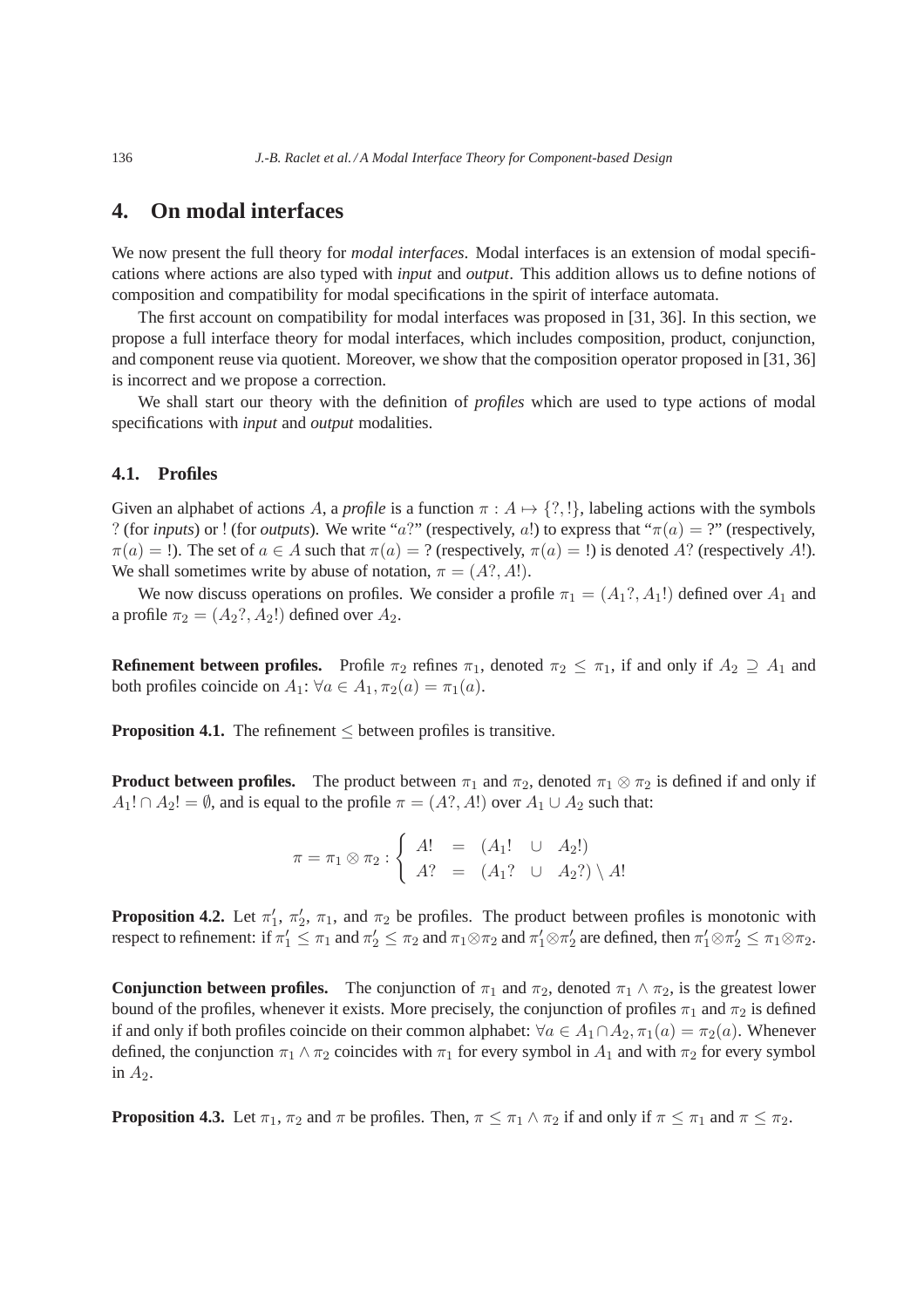**Quotient between profiles.** The *quotient* of  $\pi_1$  and  $\pi_2$ , denoted  $\pi_1/\pi_2$ , is defined as the adjoint of  $\otimes$ , if it exists, namely  $\pi_1 / \pi_2 = \max{\pi | \pi \otimes \pi_2 \leq \pi_1}$ . More precisely,  $\pi_1 / \pi_2$  is defined when  $A_1$ ?  $\cap$   $A_2$ ! =  $\emptyset$ , and is thus equal to the profile  $\pi = (A$ ?, A!) such that

$$
\pi_1/\pi_2 : \begin{cases}\nA! &= A_1! \setminus (A_1! \cap A_2!) \\
A? &= [(A_1? \cup A_2?) \setminus A!] \cup A_2!\n\end{cases}
$$

**Proposition 4.4.** Let  $\pi$ ,  $\pi_1$  and  $\pi_2$  be profiles defined over the A,  $A_1$  and  $A_2$  respectively:

- if  $\pi_1 \otimes \pi_2 \leq \pi$  and  $A_2 \supseteq A \cup A_1$ , then  $\pi_2 \leq \pi/\pi_1$ ;
- if  $\pi_2 \leq \pi/\pi_1$  and  $A_1 \subseteq A$ , then  $\pi_1 \otimes \pi_2 \leq \pi$ .

## **4.2. The framework of modal interfaces**

We now formally introduce modal interfaces that are modal specifications whose actions are also labeled with *input* and *output* attributes. We will consider the language representation in the spirit of [40, 39, 42], while Larsen et al. followed the automata-based representation (the two representations are equivalent).

## **Definition 4.1. (Modal interface)**

A *modal interface* is a pair  $C = (S, \pi)$ , where S is a modal specification over the alphabet  $A_S$  and  $\pi: A_{\mathcal{S}} \to \{?, !\}$  is a *profile*.

A model for a modal interface is a pair  $(\mathcal{I}, \pi')$ , where  $\mathcal I$  is a prefix-closed language and  $\pi'$  is a profile for *I*. We say that  $(\mathcal{I}, \pi')$  *strongly implements*  $(\mathcal{S}, \pi)$ , written  $(\mathcal{I}, \pi') \models_s (\mathcal{S}, \pi)$ , if  $\mathcal{I} \models_s \mathcal{S}$  and  $\pi' \leq \pi$ , and similarly for *weak implementation*. We say that  $(S_2, \pi_2) \leq_s (S_1, \pi_1)$  if  $S_2 \leq_s S_1$  and  $\pi_2 \leq \pi_1$ , and analogously for weak refinement  $\leq_w$ . The *composition* of two models is the pair that results from the shuffle product  $\times$  of their prefix-closed languages and of the product of their profiles.

## **4.3. Operations on modal interfaces**

Operations on modal specifications directly extend to operations on modal interfaces. We have the following definition.

**Definition 4.2.** Consider two modal interfaces  $C_1 = (S_1, \pi_1)$  and  $C_2 = (S_2, \pi_2)$ , and let  $\star \in \{\land, \otimes, \land\}.$ If  $\pi_1 \star \pi_2$  is defined, then

$$
C_1 \star C_2 = (S_1 \star S_2, \pi_1 \star \pi_2).
$$

The following theorem states that all the characteristic properties of modal specifications directly extend to modal interfaces.

**Theorem 4.1.** Propositions stated in Theorem 2.5 extend to modal interfaces.

We now recap the translation from interface automata to modal interfaces, which will help us make the link between modalities and input or output actions.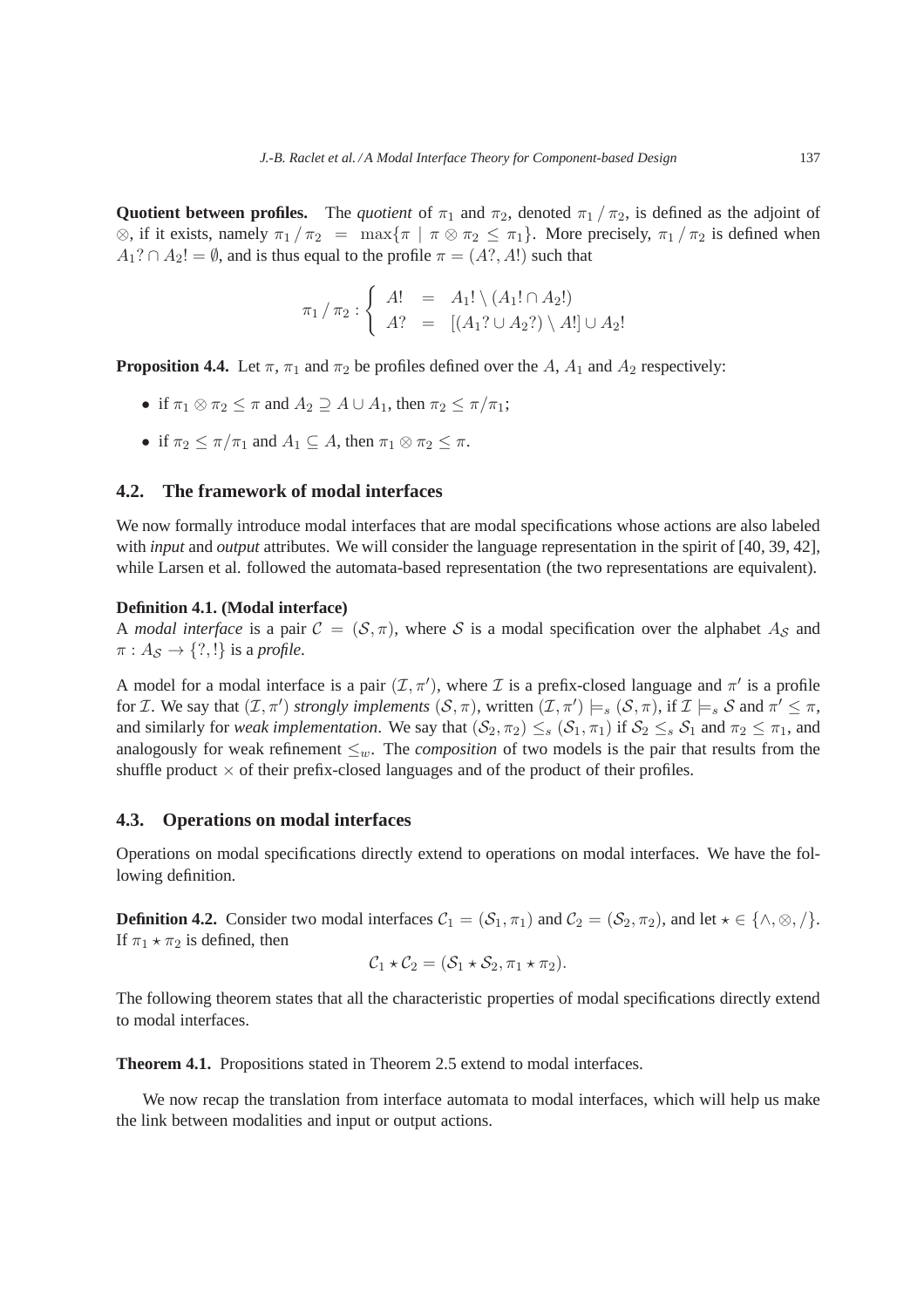## **4.4. From interface automata to modal interfaces**

We recap the translation from interface automata to modal automata that has been proposed in [31]. In this section, we extend this translation to modal specifications, the language-algebraic extension corresponding to modal automata.

We consider an interface automaton  $\mathcal{P} = (X, x_0, A, \rightarrow)$ . We assume P to be deterministic and we let  $\mathcal{L}_{\mathcal{P}}$  denote the (prefix-closed) language defined by  $\mathcal{P}$ . The alphabet of  $\mathcal{S}_{\mathcal{P}}$  is  $A_{\mathcal{S}_{\mathcal{P}}} = A$  and modalities are defined for all  $u \in A_{\mathcal{P}}^*$ :

$$
a? \in must_{\mathcal{S}_{\mathcal{P}}}(u) \quad \text{if} \quad u.a? \in \mathcal{L}_{\mathcal{P}}a! \in may_{\mathcal{S}_{\mathcal{P}}}(u) \setminus must_{\mathcal{S}_{\mathcal{P}}}(u) \quad \text{if} \quad u.a! \in \mathcal{L}_{\mathcal{P}}a? \in may_{\mathcal{S}_{\mathcal{P}}}(u) \setminus must_{\mathcal{S}_{\mathcal{P}}}(u) \quad \text{if} \quad u \in \mathcal{L}_{\mathcal{P}}a! \notin may_{\mathcal{S}_{\mathcal{P}}}(u) \quad \text{if} \quad u \in \mathcal{L}_{\mathcal{P}}a \in may_{\mathcal{S}_{\mathcal{P}}}(u) \setminus must_{\mathcal{S}_{\mathcal{P}}}(u) \quad \text{if} \quad u \notin \mathcal{L}_{\mathcal{P}}a \in may_{\mathcal{S}_{\mathcal{P}}}(u) \setminus must_{\mathcal{S}_{\mathcal{P}}}(u) \quad \text{if} \quad u \notin \mathcal{L}_{\mathcal{P}}.
$$

Theorem 1 of [31] shows that, with the above correspondence, alternating simulation for interface automata and modal refinement for modal interfaces coincide. Regarding supports, we have:

$$
\mathcal{L}_{\mathcal{S}_{\mathcal{P}}} = \mathcal{L}_{\mathcal{P}} \cup \{u.a? \cdot v \mid u \in \mathcal{L}_{\mathcal{P}}, u.a? \notin \mathcal{L}_{\mathcal{P}}, v \in A_{\mathcal{P}}^{*}\}.
$$
\n(9)

It is worth making some comments about this translation, given by formulas (8,9). Regarding formula (9), the supporting language  $\mathcal{L}_{S_p}$  allows the environment to violate the constraints set on it by the interface automaton  $P$ . When this happens—formally, the environment exits the alternating simulation relation—the component considers that the assumptions under which it was supposed to perform are violated, so it allows itself breaching its own promises and can perform anything afterward. One could also see the violation of assumptions as an exception. Then,  $\mathcal{L}_{S_p}$  states no particular exception handling since everything is possible. Specifying exception handling then amounts to refining this modal interface.

Formula (8) refines (9) by specifying obligations. Case 1 expresses that the component *must* accept from the environment any input within the assumptions. Case 2 indicates that the component behaves according to best effort regarding its own outputs actions. Finally, cases 3 and 4 express that the violation by the environment of the assumptions made by the component are seen as an exception, and that exception handling is unspecified and not mandatory. This embedding is illustrated in Figure 6 for the case of the Client of Figure 4(a).



Figure 6. Embedding of the interface automaton  $Cl$  from Figure 4(a) into a modal interface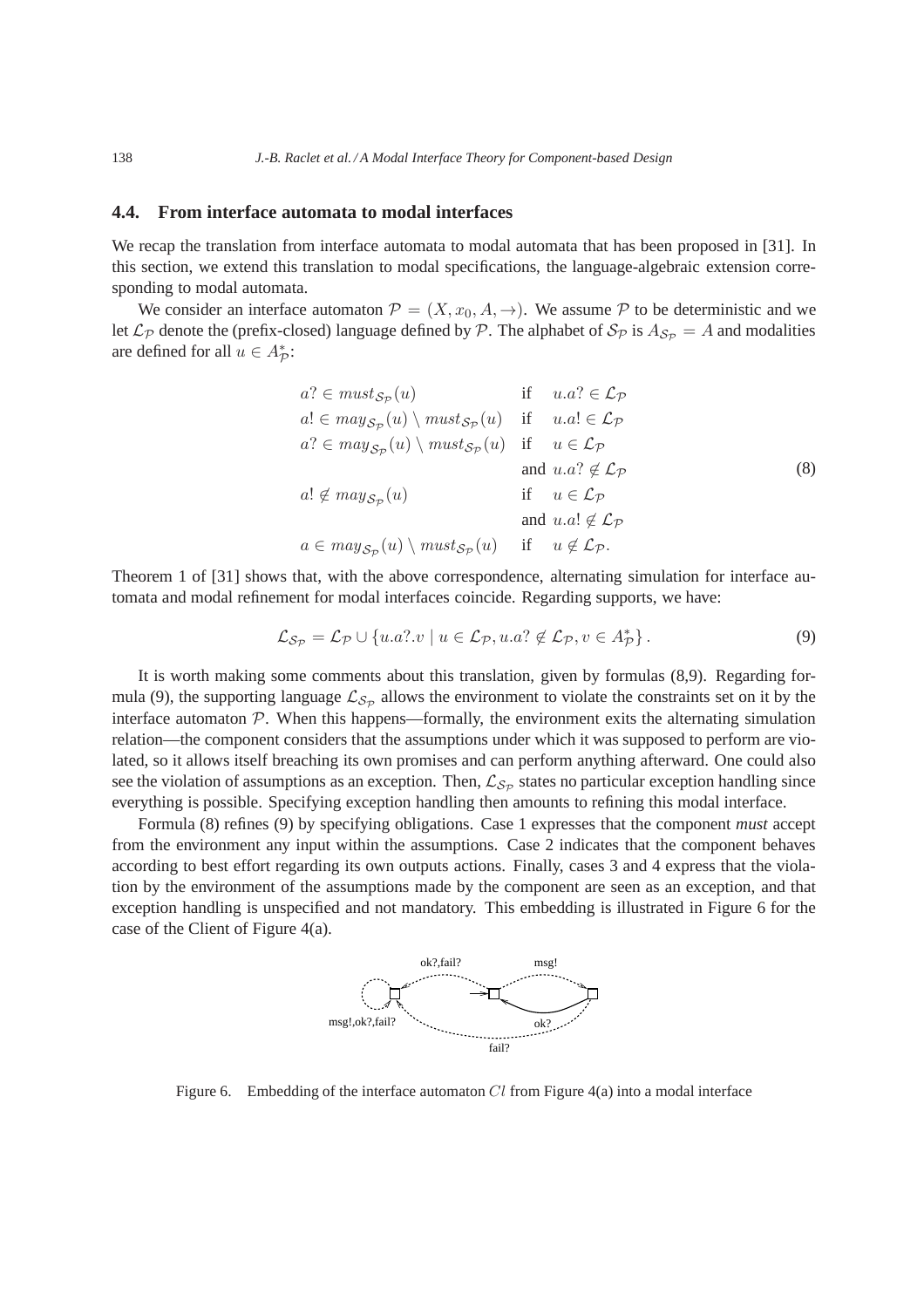## **4.5. On compatibility for modal interfaces**

In this section, we take advantage of profiles to define a notion of composition for modal interfaces including the compatibility issue introduced for interface automata. We shall recap the solution proposed in [31, 36], then we shall show a counter example to Theorem 10 in [31] and then propose our correction.

## **4.5.1. The composition and the bug in Theorem 10 of [31]**

We now consider the notion of compatibility of two modal interfaces  $C_1 = (S_1, \pi_1)$  and  $C_2 = (S_2, \pi_2)$ with  $S_1$  defined over  $A_1$  and  $S_2$  defined over  $A_2$ . We assume that  $C_1$  and  $C_2$  do not share common output actions (which is the composability requirement similar to the one for interface automata). We first compute the product between  $C_1$  and  $C_2$  following Definition 4.3. We then define *Illegal*( $C_1, C_2$ ) to be the subset of words u belonging to the support of  $C_1 \otimes C_2$ , such that one interface *may* produce an output that *may not* be accepted as an input by the other interface:

either an action 
$$
a \in A_1! \cap A_2
$$
?  
\nwith  $a \in may_1(u_1) \setminus must_2(u_2)$   
\nor an action  $a \in A_2! \cap A_1$ ?  
\nwith  $a \in may_2(u_2) \setminus must_1(u_1)$ , (10)

where  $u_1 = \mathbf{pr}_{A_1}(u)$  and similarly  $u_2 = \mathbf{pr}_{A_2}(u)$ . In order to get rid of illegal runs, we must first consider the words v having a suffix  $v'$  such that  $v.v'$  is illegal and  $v'$  is a sequence of outputs; this way, no environment can prevent  $v'$  to occur from v. For U a set of words of modal interface C, let  $pre_!(U)$ be the set

$$
pre_!(U) = \{ v \in \mathcal{L}_{\mathcal{C}} \mid \exists a! \in may(v), v.a! \in U \}
$$

Let  $pre_1^0(U) = U$ , and, for  $k \ge 0$ ,  $pre_1^{k+1}(U) = pre_1(pre_1^k(U))$ . Finally, let  $pre_1^*(U) = \bigcup_k pre_1^k(U)$ . The composition of two modal interfaces is obtained from their product by removing words in  $pre_!^*(U)$ , following the approach outlined for interface automata. Two modal interfaces are compatible if the pruning with the illegal words do not remove the empty word. The composition between  $C_1$  and  $C_2$  is denoted  $\mathcal{C}_1 \parallel \mathcal{C}_2.$ 

Theorem 10 in [31, 36] states that

"*(Independent Implementability). For any two composable modal interfaces*  $C_1$ ,  $C_2$  *and two implementations*  $(\mathcal{I}_1, \pi_1)$  *and*  $(\mathcal{I}_2, \pi_2)$ *. If*  $(\mathcal{I}_1, \pi_1) \leq \mathcal{C}_1$  *and*  $(\mathcal{I}_2, \pi_2) \leq \mathcal{C}_2$ *, then it holds that*  $(\mathcal{I}_1, \pi_1) \times (\mathcal{I}_2, \pi_2) \leq \mathcal{C}_1 || \mathcal{C}_2$ ."

The following example<sup>3</sup> shows that Theorem 10 in [31, 36] is wrong.

**Example 4.1.** Figure 7 depicts two modal interfaces  $C_1$  and  $C_2$ ;  $\mathcal{I}_1$  and  $\mathcal{I}_2$  are implementations of  $C_1$ and  $C_2$ , respectively. Alphabets are indicated for each modal interface. Parallel composition according to [31] is named  $[\mathcal{C}_1 \|\mathcal{C}_2]_0$ . Word  $c$ ?.a! is illegal since in the state reached after this run:  $\mathcal{C}_1$  may offer b! whereas  $C_2$  may (in fact will) not accept it. However,  $c$ ?.a! is in the product of the two implementations.

<sup>&</sup>lt;sup>3</sup>This example is due to discussions of the authors with Barbara Jobstmann and Laurent Doyen.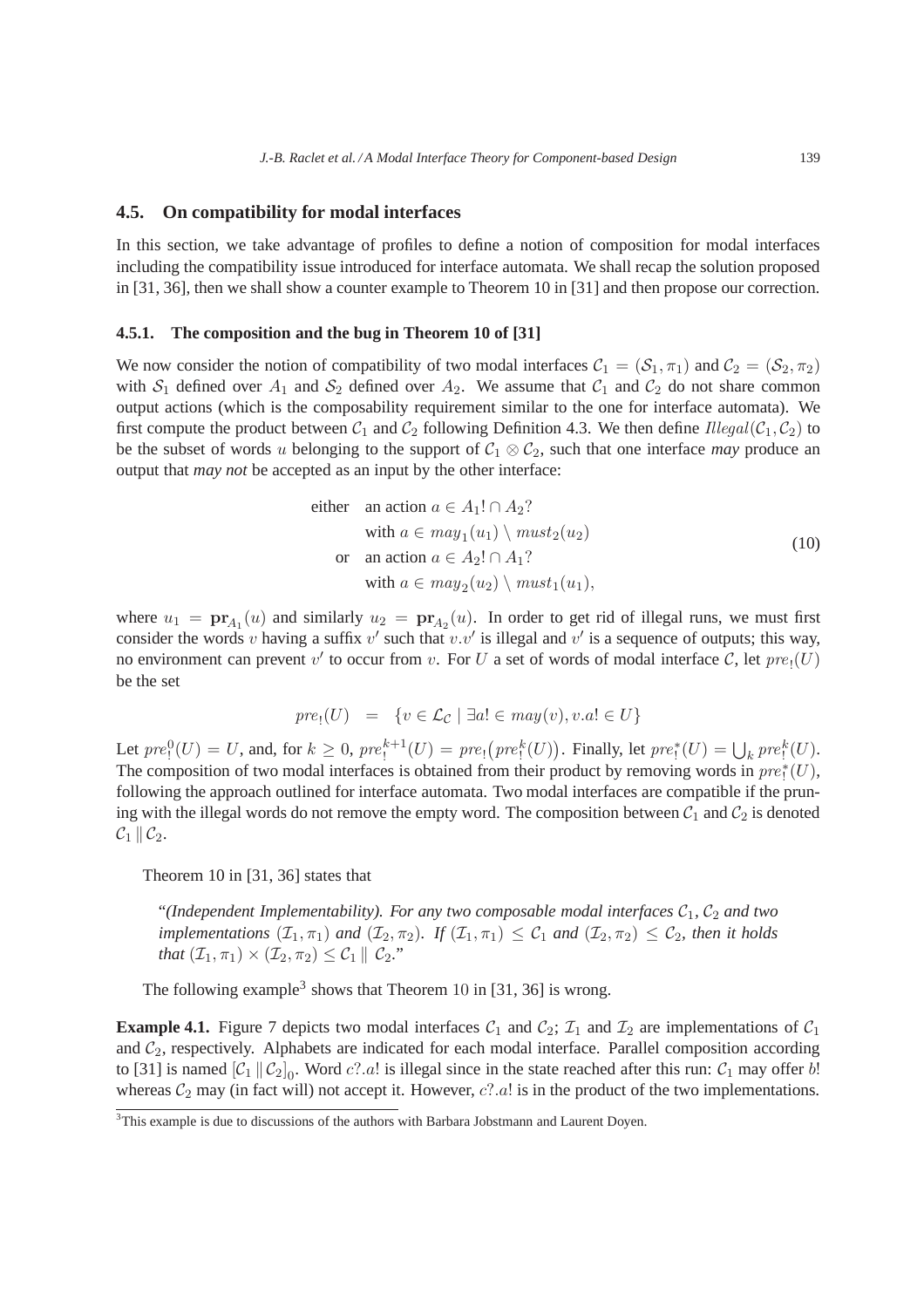

Figure 7. Counterexample regarding compatibility. Grey-shaded states are to be removed.

### **4.5.2. The correction**

Call *exception* any word in  $\mathcal{L}_{C_1 \otimes C_2}$  from which the environment has no strategy to prevent the occurrence of an illegal word, meaning that an illegal word can be obtained from the exception by following only output actions.

## **Definition 4.3. (compatibility)**

The *exception language* of modal interfaces  $C_1$  and  $C_2$  is the language  $\mathcal{E}_{C_1||C_2} = pre^*_{!}(I llegal(\mathcal{C}_1, \mathcal{C}_2)).$ Modal interfaces  $C_1$  and  $C_2$  are said to be *compatible* if and only if the empty word  $\epsilon$  is not in  $\mathcal{E}_{C_1 \parallel C_2}$ .

## **Definition 4.4. (parallel composition)**

Given two modal interfaces  $C_1$  and  $C_2$ , the *relaxation* of  $C_1 \otimes C_2$  is obtained by applying the following pseudo-algorithm to  $C_1 \otimes C_2$ :

```
for all v in \mathcal{L}_{\mathcal{C}_1 \otimes \mathcal{C}_2} do
       for all a in A do
              if v \not\in \mathcal{E}_{\mathcal{C}_1 \, \| \, \mathcal{C}_2} and v.a \in \mathcal{E}_{\mathcal{C}_1 \, \| \, \mathcal{C}_2} then
                    for all w in A^* do
                            must(v.a.w) := \emptysetmay(v.a.w) := Aend for
             end if
       end for
end for
```
If  $C_1$  and  $C_2$  are compatible, the relaxation of  $C_1 \otimes C_2$  is called the *parallel composition* of  $C_1$  and  $C_2$ , denoted by  $C_1 \parallel C_2$ . Whenever  $C_1$  and  $C_2$  are incompatible, the parallel composition  $C_1 \parallel C_2$  is defined as the inconsistent modal specification ⊥.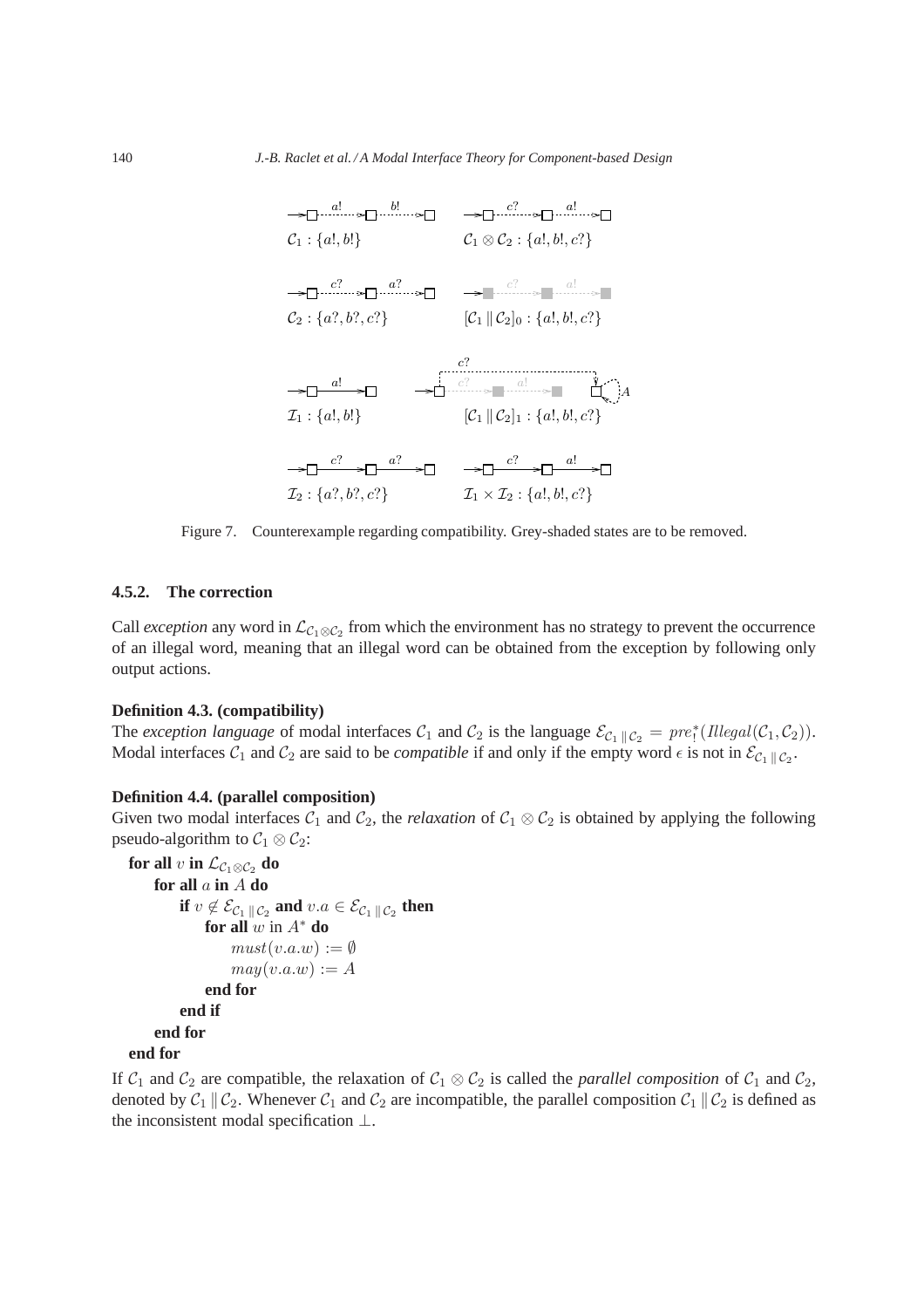If the environment performs an action a? to which the "**if** ... **then** ..." statement applies, then illegal words may exist for certain pairs  $(\mathcal{I}_1, \mathcal{I}_2)$  of strong implementations of  $\mathcal{C}_1$  and  $\mathcal{C}_2$ . If this occurs, then  $C_1 \parallel C_2$  relaxes all constraints on the future of the corresponding runs — Nothing is forbidden, nothing is mandatory: the system has reached a "universal" state. This parallels the pruning rule combined with alternating simulation, in the context of interface automata.

**Example 4.2.** We now show that our relaxation allows us to correct the counter example stated in Figure 7. We observe that our relaxation procedure yields  $[\mathcal{C}_1 || \mathcal{C}_2]_1$ , with  $A = \{a_1, b_1, c_1\}$ , which has  $\mathcal{I}_1 \times \mathcal{I}_2$ as an implementation.

Associativity of the parallel composition operator is one of the key requirements of an interface framework, since it enables independent design of sub-systems. Unlike in [31, 36], where associativity is only mentioned, we can now state the following theorem:

**Theorem 4.2.** The parallel composition operator is commutative and associative.

## **Proof:**

Commutativity of  $\parallel$  immediately holds by definition. We now consider associativity. Let three modal interfaces  $C_1, C_2, C_3$ . We characterize the set of illegal words in  $((C_1 || C_2) || C_3)$  and then prove that rearranging the parentheses will not change this set.

In the sequel we shall write  $A_i$ ,  $must_i$ ,  $may_i$  the elements of  $C_i$  (with  $i = 1, 2, 3$ ) and  $A_{ij}$ ,  $must_{ij}$ ,  $may_{ii}$  the elements of  $C_i \otimes C_j$  (for  $(i, j) \in \{1, 2, 3\} \times \{1, 2, 3\}$ , such that  $i \neq j$ ). We shall also write  $u_i$ for  $\mathbf{pr}_{A_i}(u)$  and  $u_{ij}$  for  $\mathbf{pr}_{A_i\cup A_j}(u)$ .

Observe first that, by definition,  $\otimes$  is associative. Moreover, a word u is illegal in  $C_1 \otimes C_2$  iff

$$
(may_1^1(u_1) \setminus must_2^2(u_2)) \cup (may_2^1(u_2) \setminus must_1^2(u_1)) \neq \emptyset
$$
\n
$$
(11)
$$

where  $u_i = \mathbf{pr}_{A_i}(u)$  and  $may_1^1(u_1) = may_1(u_1) \cap A_1!$  and similarly for other cases. Then, in building  $\mathcal{C}_1 \,\|\, \mathcal{C}_2$  from  $\mathcal{C}_1 \otimes \mathcal{C}_2$ , relaxation of Def. 4.4 applies to every word  $v \in \mathcal{L}_{\mathcal{C}_1 \otimes \mathcal{C}_2}$  such that

$$
\exists b? \in may_{12}(v) \quad : \quad v.b? \in \mathbf{I} \tag{12}
$$

Consequently, every word in  $\mathcal{L}_{C_1 \parallel C_2}$ :

either belongs itself to 
$$
\mathcal{L}_{C_1 \otimes C_2}
$$
, or has a strict prefix  $v \in \mathcal{L}_{C_1 \otimes C_2}$  satisfying (12). (13)

Observe that (12) rewrites as

$$
\exists b? \in may_{12}(v), \exists w \in (A_1! \cup A_2!)^* \Rightarrow v.b? . w \text{ satisfies (11)}.
$$

Apply this to the pair  $(C_1 || C_2, C_3)$ : word u is illegal in  $(C_1 || C_2) \otimes C_3$  iff

$$
\left(\text{may}_{12}^1(u_{12}) \setminus \text{must}_3^2(u_3)\right) \cup \left(\text{may}_3^1(u_3) \setminus \text{must}_{12}^2(u_{12})\right) \neq \emptyset \tag{15}
$$

where  $A_{12}$  is the alphabet of  $C_1 \parallel C_2$ . Let U be the set of all such u's, and set  $I = pre^*_{!}(U)$ . Then, in building  $(C_1 \parallel C_2) \parallel C_3$  from  $(C_1 \parallel C_2) \otimes C_3$ , relaxation applies to every word  $v \in \mathcal{L}_{(C_1 \parallel C_2) \otimes C_3}$  satisfying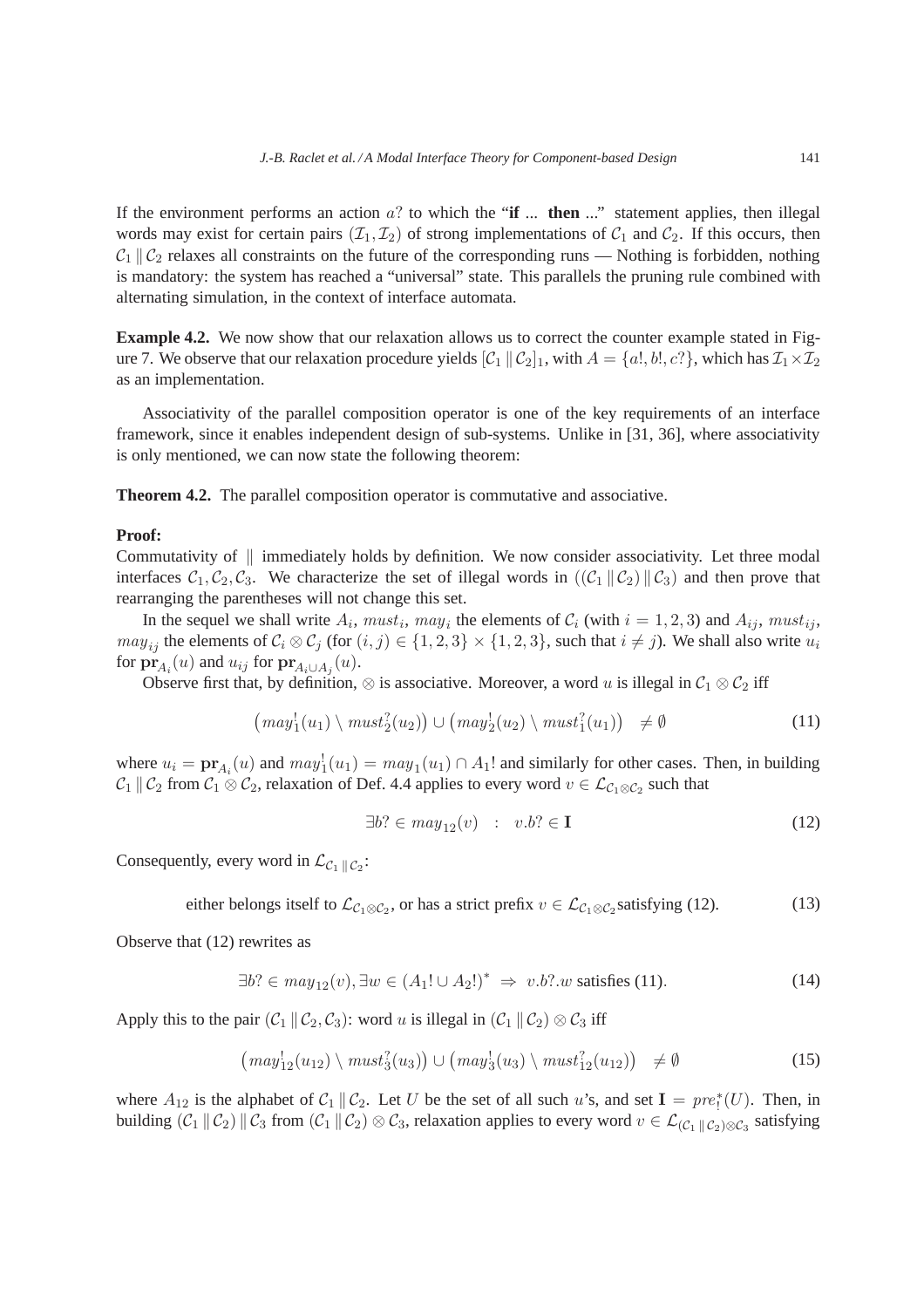(12). Consequently, every word in  $\mathcal{L}_{(\mathcal{C}_1 \| \mathcal{C}_2) \| \mathcal{C}_3}$  satisfies (13) with  $\mathcal{C}_1 \otimes \mathcal{C}_2 \otimes \mathcal{C}_3$  instead of  $\mathcal{C}_1 \otimes \mathcal{C}_2$ . Finally, (12) rewrites as:

$$
\exists b? \in may(v), \exists w \in (A_1! \cup A_2! \cup A_3!)^* \Rightarrow v.b? . w \text{ satisfies (15).}
$$
 (16)

Let us further analyse (15). Two cases must be considered:

- 1.  $u_{12}$  has reached a universal state of  $C_1 \parallel C_2$ : in this case, by (13),  $u_{12}$  has a strict prefix  $\hat{u}_{12} \in$  $\mathcal{L}_{\mathcal{C}_1 \otimes \mathcal{C}_2}$  satisfying (12), meaning that  $\hat{u}_{12}.b$ ? may for some  $b$ ?, by subsequently performing only output actions, reach a deadlock in the product of the pair  $(C_1, C_2)$ .
- 2.  $u_{12}$  has not reached a universal state of  $C_1 \parallel C_2$  : in this case,  $u_{12} \in \mathcal{L}_{C_1 \otimes C_2}$  and

$$
may_{12}^1(u_{12}) = may_1^1(u_1) \cup may_2^1(u_2)
$$
  

$$
must_{12}^2(u_{12}) = (must_1^2(u_1) \cap must_2^2(u_2)) \cup (A_1? \setminus A_2) \cup (A_2? \setminus A_1)
$$

Hence the non-emptiness of (15) is equivalent to  $u_{12}$  causing a deadlock in the pair ( $C_1$ ,  $C_3$ ) or the pair  $(\mathcal{C}_2, \mathcal{C}_3)$ .

Let us summarize how the two conditions  $(12)$  were rewritten:

- $\exists b$ ? ∈  $may(v)$ ,  $\exists w \in (A_1! \cup A_2! \cup A_3!)^* \Rightarrow u = v.b$ ?.w satisfies the following condition :
- There exists a pair  $(i, j) \in \{1, 2, 3\} \times \{1, 2, 3\}$ , such that  $i \neq j$  and  $u_{ij} = \mathbf{pr}_{A_i}(u)$  possesses a prefix  $\hat{u}_{ij}$ , *b*? that may, for some *b*? and by subsequently performing only output actions, reach a deadlock in the pair  $(C_i, C_j)$ .

The bottom line is that the condition and (12) is indeed symmetric with respect to the considered three modal interfaces. This proves the associativity of  $\parallel$ . □

As for interface automata (Theorem 4 in [20]), strong refinement preserves compatibility, assuming that the refined modal interface does not introduce new shared actions.

**Lemma 4.1.** Consider three modal interfaces  $C_i$ ,  $i = 1...3$ , such that  $C_2 \leq_s C_1$  and  $A_2 \cap A_3 \subseteq A_1 \cap A_3$ .

- $pr_{A_1 \cup A_3}(I \cup I \cup Bal(\mathcal{C}_2, \mathcal{C}_3))$  is included in  $I \cup I \cup A_3(\mathcal{C}_1, \mathcal{C}_3)$ ;
- $pr_{A_1 \cup A_3}(\mathcal{E}_{\mathcal{C}_2 \| \mathcal{C}_3})$  is included in  $\mathcal{E}_{\mathcal{C}_1 \| \mathcal{C}_3}$ .

#### **Proof:**

Consider an illegal word  $u \in Hlegal(\mathcal{C}_2, \mathcal{C}_3)$  for  $\mathcal{C}_2 \otimes \mathcal{C}_3$ . This means that there exists an action  $a \in$  $A_2 \cap A_3$  such that (i) either a is an output of  $C_2$  and an input of  $C_3$ , such that  $a \in may_2(\mathbf{pr}_{A_2}(u))$  and  $a \notin must_3(pr_{A_3}(u))$ , or (ii) a is an input of  $C_2$  and an output of  $C_3$ , such that  $a \notin must_2(pr_{A_2}(u))$  and  $a \in may_3(\mathbf{pr}_{A_3}(u)).$ 

By Definition 2.5, u is also in  $\mathcal{L}_{c_1 \otimes c_3 \uparrow A2\cup A3}$ . By Definition 2.5,  $u' = \mathbf{pr}_{A_1 \cup A_3}(u)$  belongs to  $\mathcal{L}_{c_1 \otimes c_3}$ . Since it is assumed that  $A_2 \cap A_3 \subseteq A_1 \cap A_3$ , action a belongs to  $A_1 \cap A_3$ . By Definition 2.4, either a is an output of  $C_1$  and an input of  $C_3$ , such that  $a \in may_1(\mathbf{pr}_{A_1}(u'))$  and  $a \notin must_3(\mathbf{pr}_{A_3}(u'))$ , or (ii) a is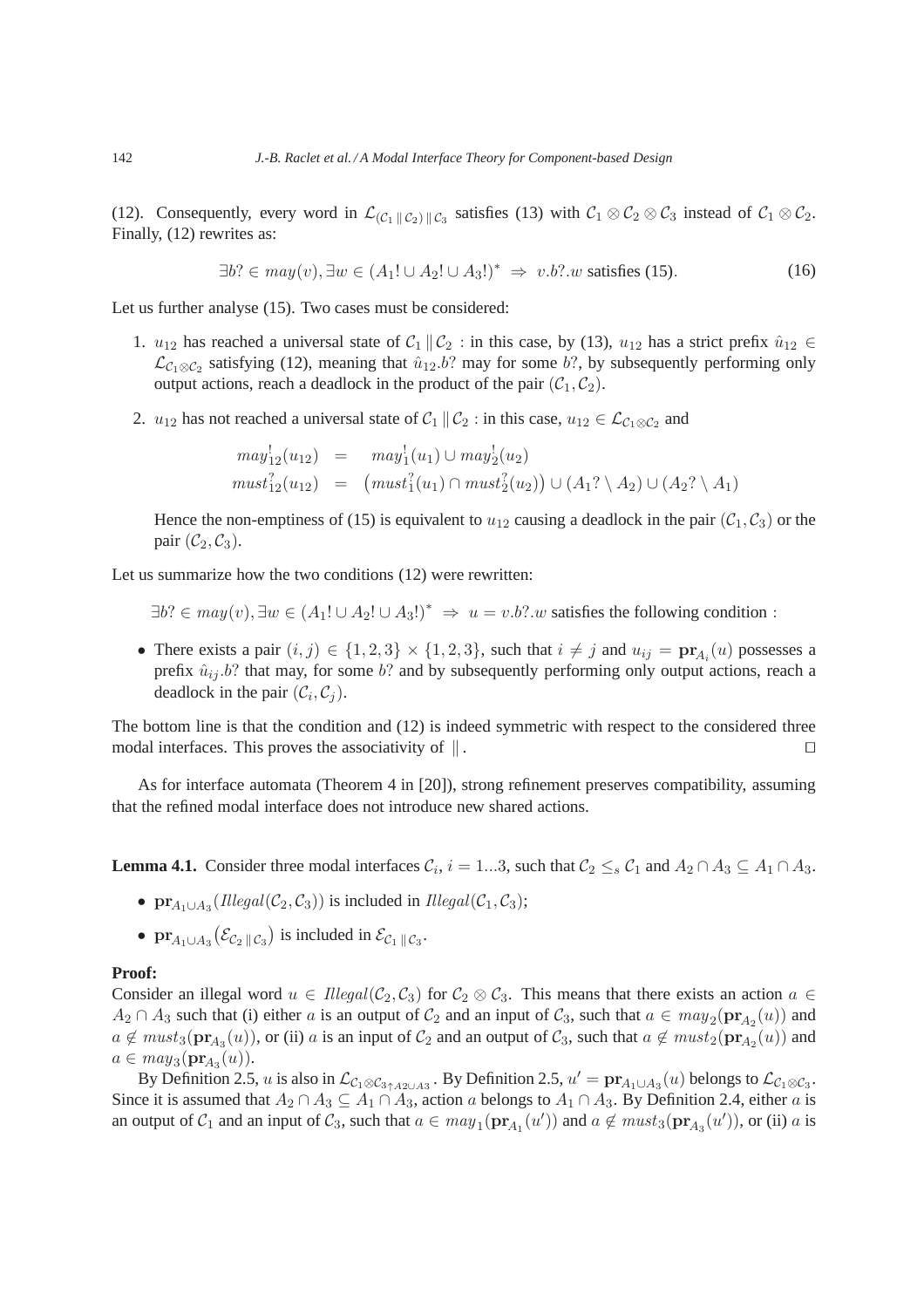an input of  $C_1$  and an output of  $C_3$ , such that  $a \notin must_1(\mathbf{pr}_{A_1}(u'))$  and  $a \in may_3(\mathbf{pr}_{A_3}(u'))$ . Meaning that  $u' \in Illegal(C_1, C_3)$ , which proves the first point of the lemma.

Consider now the second point. Recall that  $A_1! \cup A_3!$  is included in  $A_2! \cup A_3!$ . Hence, the set of actions  $pr_{A_1\cup A_3}(pre_1^*(Illegal(\mathcal{C}_2, \mathcal{C}_3)))$  is included in  $pre_1^*(pr_{A_1\cup A_3}(Illegal(\mathcal{C}_2, \mathcal{C}_3)))$ , which is in turn included in  $pre_1^*(Illegal(C_1, C_3))$ , thanks to the first point of the lemma. □

## **Corollary 4.1. (compatibility preservation)**

Given any three modal interfaces  $C_i$ ,  $i = 1...3$ , such that  $C_2 \leq_s C_1$  and  $A_1 \cap A_3 \supseteq A_2 \cap A_3$ .  $C_1$  compatible with  $C_3$  implies that  $C_2$  and  $C_3$  are also compatible.

#### **Proof:**

This is an immediate consequence of the previous Lemma 4.1. Assume  $C_2$  and  $C_3$  incompatible, meaning that  $\epsilon \in \mathcal{E}_{\mathcal{C}_2 \parallel \mathcal{C}_3}$ . By Lemma 4.1,  $\epsilon = \mathbf{pr}_{A_1 \cup A_3}(\epsilon) \in \mathcal{E}_{\mathcal{C}_1 \parallel \mathcal{C}_3}$ . Hence  $\mathcal{C}_1$  and  $\mathcal{C}_3$  are also incompatible.  $\Box$ 

Contrary to interface automata for which  $C_1 \parallel C_2$  is a refinement of  $C_1 \otimes C_2$  [20], relaxation of modal interfaces amounts to computing an abstraction of the product:

**Lemma 4.2.** Given two modal interfaces  $C_1$  and  $C_2$ :

$$
\mathcal{C}_1 \otimes \mathcal{C}_2 \leq \mathcal{C}_1 \, \| \, \mathcal{C}_2
$$

## **Proof:**

Two cases are possible:

- if  $u \in \mathcal{L}_{\mathcal{C}_1 \otimes \mathcal{C}_2} \setminus \mathcal{E}_{\mathcal{C}_1 \parallel \mathcal{C}_2}$  then  $must_{\mathcal{C}_1 \otimes \mathcal{C}_2}(u) = must_{\mathcal{C}_1 \parallel \mathcal{C}_2}(u)$  and  $may_{\mathcal{C}_1 \otimes \mathcal{C}_2}(u) = may_{\mathcal{C}_1 \parallel \mathcal{C}_2}(u);$
- if  $u \in \mathcal{E}_{\mathcal{C}_1 \parallel \mathcal{C}_2}$  then  $u \in \mathcal{L}_{\mathcal{C}_1 \parallel \mathcal{C}_2}$  and  $must_{\mathcal{C}_1 \parallel \mathcal{C}_2}(u) = \emptyset$  and  $may_{\mathcal{C}_1 \parallel \mathcal{C}_2}(u) = A$ .

Thus,  $must_{\mathcal{C}_1 \otimes \mathcal{C}_2}(u) \supseteq must_{\mathcal{C}_1 || \mathcal{C}_2}(u)$  and  $may_{\mathcal{C}_1 \otimes \mathcal{C}_2}(u) \subseteq may_{\mathcal{C}_1 || \mathcal{C}_2}(u)$ .

Theorem 10 stated in [31, 36] now holds for the parallel composition operator.

## **Theorem 4.3. (independent implementability)**

For any two modal interfaces  $C_1$ ,  $C_2$  and two implementations  $(\mathcal{I}_1, \pi_1), (\mathcal{I}_2, \pi_2)$  such that  $(\mathcal{I}_1, \pi_1) \models_s C_1$ and  $(\mathcal{I}_2, \pi_2) \models_s \mathcal{C}_2$ , it holds that  $(\mathcal{I}_1, \pi_1) \times (\mathcal{I}_2, \pi_2) \models_s \mathcal{C}_1 || \mathcal{C}_2$ .

## **Proof:**

If  $(\mathcal{I}_1, \pi_1) \models_s \mathcal{C}_1$  and  $(\mathcal{I}_2, \pi_2) \models_s \mathcal{C}_2$ , then, by Theorem 4.1,  $(\mathcal{I}_1, \pi_1) \times (\mathcal{I}_2, \pi_2) \models_s \mathcal{C}_1 \otimes \mathcal{C}_2$ . By Lemma 4.2 and by the generalization of Theorem 1 in Theorem 4.1:  $(\mathcal{I}_1, \pi_1) \times (\mathcal{I}_2, \pi_2) \models_s \mathcal{C}_1 || \mathcal{C}_2$ . □

# **5. Methodological considerations**

While the framework we propose adds significant flexibility to design flows, it also raises some methodological issues that we discuss now.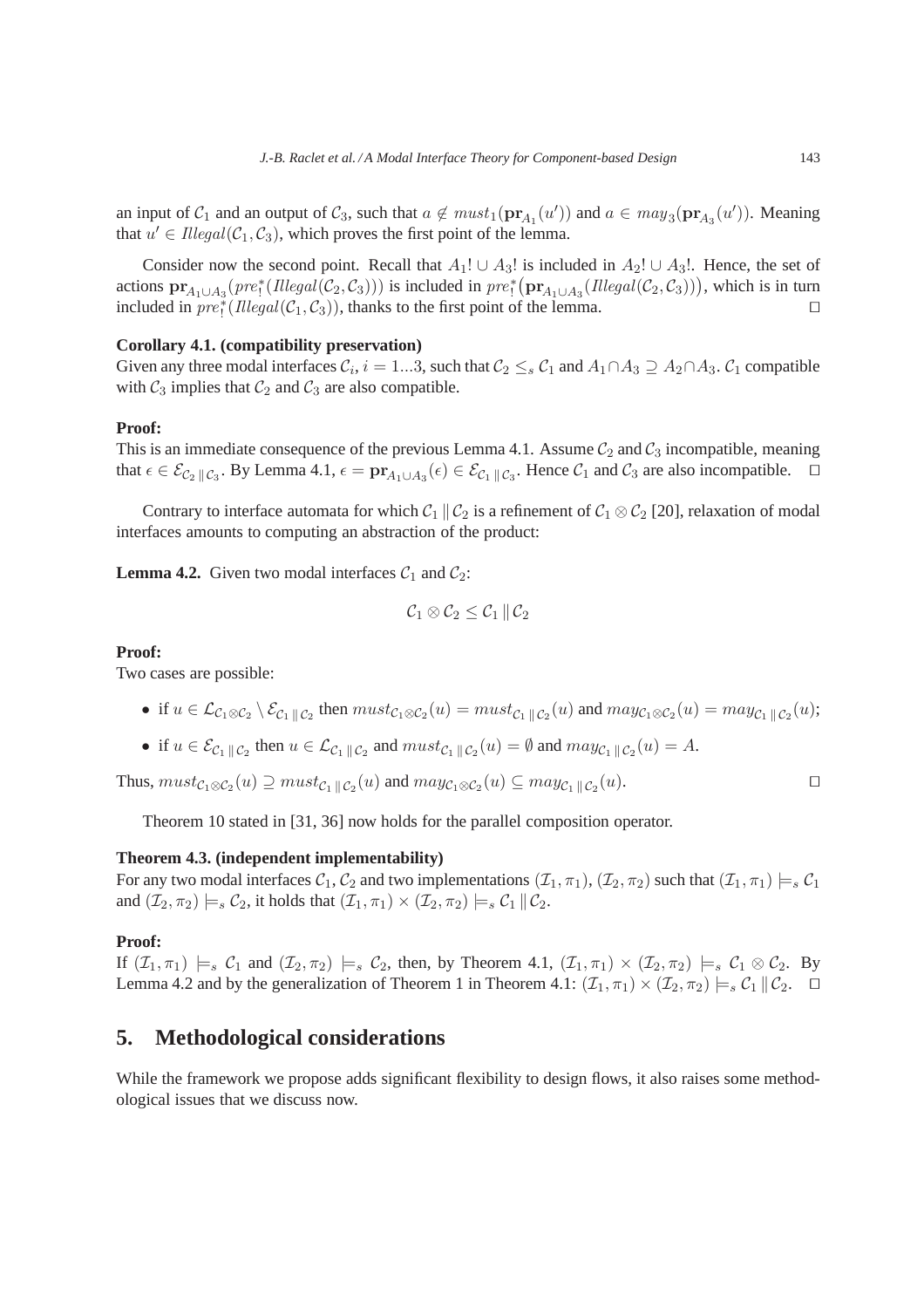As previously remarked, a designer may want to specify the aspects of the system via different interfaces (called *viewpoints*). In this situation, she may wonder whether the same system would be obtained by implementing all the viewpoints in a single component, or alternatively, as several components where each of them implementing some of the viewpoints. This question amounts relating the operation of product/composition to the one of conjunction. We have the following result.

**Theorem 5.1.** Let  $C_1$ ,  $C_2$ ,  $C_3$  be three modal interfaces. Then,

- 1.  $C_1 \otimes (C_2 \wedge C_3) \leq (C_1 \otimes C_2) \wedge (C_1 \otimes C_3);$
- 2.  $\mathcal{C}_1 \parallel (\mathcal{C}_2 \wedge \mathcal{C}_3) \leq (\mathcal{C}_1 \parallel \mathcal{C}_2) \wedge (\mathcal{C}_1 \parallel \mathcal{C}_3);$
- 3. The reverse refinements in points 1 and 2 do not hold.

#### **Proof:**

Recall that  $may_i$ ,  $must_i$  and  $A_i$  denote the elements of  $C_i$  and let  $A = A_1 \cup A_2 \cup A_3$ .

*Proof of statement 1.* By definition of the GLB of modal specifications and by Theorem 2.1, we have:  $\rho(C_2 \& C_3) \leq C_2 \& C_3$ . Note that the definition of composition for modal specification can be immediatly extended to *pseudo*-modal specifications with preservation of Proposition 2.3. As a result:

$$
\mathcal{C}_1\otimes \rho(\mathcal{C}_2 \ \& \ \mathcal{C}_3) \leq \mathcal{C}_1\otimes (\mathcal{C}_2 \ \& \ \mathcal{C}_3)
$$

We then can easily prove that that  $\otimes$  distributes over  $\&$ . Thus:

$$
\mathcal{C}_1 \otimes \rho(\mathcal{C}_2 \& \mathcal{C}_3) \leq (\mathcal{C}_1 \otimes \mathcal{C}_2) \& (\mathcal{C}_1 \otimes \mathcal{C}_3)
$$

Recall that  $\rho$ (*PS*) is the largest modal specification (for refinement order) such that  $\rho$ (*PS*)  $\leq$  *PS*. Thus:

$$
\mathcal{C}_1 \otimes \rho(\mathcal{C}_2 \& \mathcal{C}_3) \leq \rho((\mathcal{C}_1 \otimes \mathcal{C}_2) \& (\mathcal{C}_1 \otimes \mathcal{C}_3)).
$$

That is:  $C_1 \otimes (C_2 \wedge C_3) \leq (C_1 \otimes C_2) \wedge (C_1 \otimes C_3).$ 

*Proof of statement 2.* Let  $u \in \mathcal{L}_{\mathcal{C}_1 \parallel (\mathcal{C}_2 \wedge \mathcal{C}_3)}$  then:

- either  $u \in \mathcal{L}_{\mathcal{C}_1 \otimes (\mathcal{C}_2 \wedge \mathcal{C}_3)}$ ;
- or, u has a strict prefix  $v \in \mathcal{L}_{\mathcal{C}_1 \otimes (\mathcal{C}_2 \wedge \mathcal{C}_3)}$  such that  $v.b? \in Illegal(\mathcal{C}_1, \mathcal{C}_2 \wedge \mathcal{C}_3)$  for some action  $b?$ .

In the first case, according to the point 1 of Theorem 5.1, every  $a \in may_{C_1 \otimes (C_2 \wedge C_3)}(u)$  also belongs to  $may_{(\mathcal{C}_1 \otimes \mathcal{C}_2) \wedge ((\mathcal{C}_1 \otimes \mathcal{C}_3)}(u)$ . By definition of the conjunction:

$$
a \in [may_{\mathcal{C}_1 \otimes \mathcal{C}_2}(\mathbf{pr}_{A_1 \cup A_2}(u)) \cup (A \setminus (A_1 \cup A_2))] \cap [may_{\mathcal{C}_1 \otimes \mathcal{C}_3}(\mathbf{pr}_{A_1 \cup A_3}(u)) \cup (A \setminus (A_1 \cup A_3))]
$$

Moreover, by Lemma 4.2,  $C_1 \otimes C_i \leq C_1 || C_i$  for  $i = 1, 2$ , thus:

$$
a \in [may_{\mathcal{C}_1 \parallel \mathcal{C}_2}(\mathbf{pr}_{A_1 \cup A_2}(u)) \cup (A \setminus (A_1 \cup A_2))] \cap [may_{\mathcal{C}_1 \parallel \mathcal{C}_3}(\mathbf{pr}_{A_1 \cup A_3}(u)) \cup (A \setminus (A_1 \cup A_3))]
$$

that is,  $a \in may_{(\mathcal{C}_1 \parallel \mathcal{C}_2) \wedge ((\mathcal{C}_1 \parallel \mathcal{C}_3)}(u)).$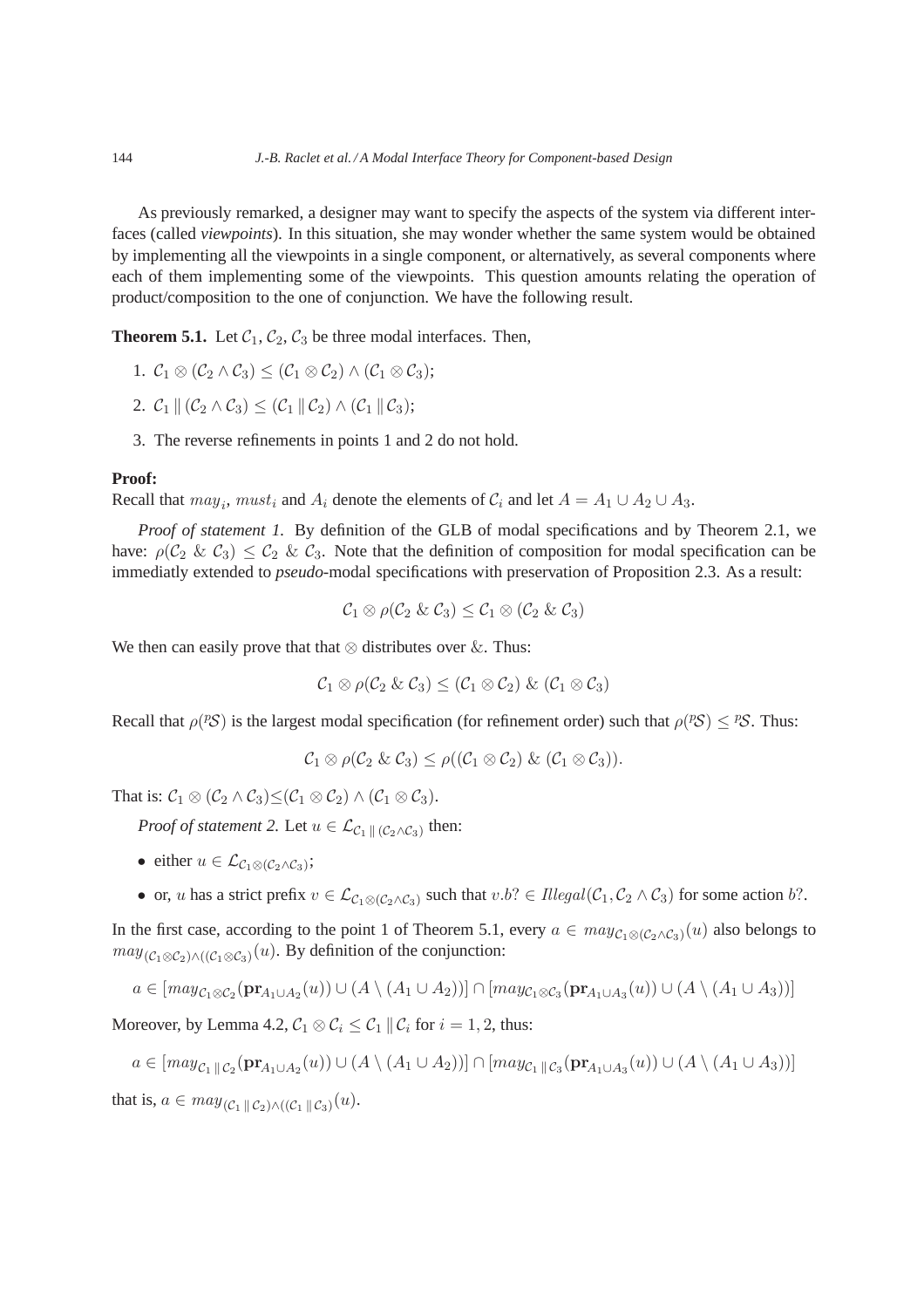In the second case, let us first show that if  $v.b? \in \text{Iilegal}(\mathcal{C}_1, \mathcal{C}_2 \wedge \mathcal{C}_3)$  then  $pr_{A_1 \cup A_i}(v.b?) \in$  $Hlegal(C_1, C_i)$  for  $i = 1, 2$ . Let  $may_i^1 = may_i \cap A_i!$  and similarly for other cases. When  $v.b? \in$  $I \leq I \leq I \leq C_1, C_2 \wedge C_3$  there exists  $a \in A_1 \cap A_2 \cap A_3$  such that:

$$
a \in \left(\text{may}_1^1(\mathbf{pr}_{A_1}(v.b?)) \setminus \text{must}_{\mathcal{C}_2 \wedge \mathcal{C}_3}^2(\mathbf{pr}_{A_2 \cup A_3}(v.b?))\right) \cup \left(\text{may}_{\mathcal{C}_2 \wedge \mathcal{C}_3}^1(\mathbf{pr}_{A_2 \cup A_3}(v.b?)) \setminus \text{must}_{12}^2(u_1(\mathbf{pr}_{A_1}(v.b?)))\right)
$$

If  $a \notin \text{must}_{\mathcal{C}_2 \wedge \mathcal{C}_3}^2(\mathbf{pr}_{A_2 \cup A_3}(v.b?))$  then  $a \notin [\text{must}_{\mathcal{C}_2}^2(\mathbf{pr}_{A_2}(v.b?)) \cup \text{must}_{\mathcal{C}_3}^2(\mathbf{pr}_{A_3}(v.b?))]$ ; moreover if  $a \in \text{may}_{c_2 \wedge c_3}^1(\text{pr}_{A_2 \cup A_3}(v.b?)),$  as  $a \in A_1 \cap A_2 \cap A_3$ , we have:  $a \in \text{may}_{c_2}^1(\text{pr}_{A_2}(v.b?)) \cap$  $may_{\mathcal{C}_3}^!(pr_{A_3}(v.b?))$ . As a result,  $pr_{A_1\cup A_i}(v.b?)$  is illegal in  $\mathcal{C}_1 \otimes \mathcal{C}_i$  for  $i = 1, 2$  and u has reached a universal state in  $(\mathcal{C}_1 \|\mathcal{C}_2) \wedge (\mathcal{C}_1 \|\mathcal{C}_3)$ . In conclusion,  $may_{\mathcal{C}_1 \otimes (\mathcal{C}_2 \wedge \mathcal{C}_3)}(u) \subseteq may_{(\mathcal{C}_1 \|\mathcal{C}_2) \wedge ((\mathcal{C}_1 \|\mathcal{C}_3)}(u)$ .

Now if  $a \in must_{(\mathcal{C}_1 \parallel \mathcal{C}_2) \wedge ((\mathcal{C}_1 \parallel \mathcal{C}_3)}(u)$  then by definition:

$$
a \in [(must_1(\mathbf{pr}_{A_1}(u)) \cup (A_2 \setminus A_1)) \cap (must_2(\mathbf{pr}_{A_2}(u)) \cup (A_1 \setminus A_2))]
$$
  
 
$$
\cup [(must_1(\mathbf{pr}_{A_1}(u)) \cup (A_3 \setminus A_1)) \cap (must_3(\mathbf{pr}_{A_3}(u)) \cup (A_1 \setminus A_3))]
$$
(17)

We have to prove  $a \in must_{\mathcal{C}_1 \parallel (\mathcal{C}_2 \wedge \mathcal{C}_3)}(u)$ , that is:

$$
a \in [must_1(\mathbf{pr}_{A_1}(u)) \cup ((A_2 \cup A_3) \setminus A_1)]
$$
  

$$
\cap [(must_2(\mathbf{pr}_{A_2}(u)) \cup must_3(\mathbf{pr}_{A_3}(u))) \cup (A_1 \setminus (A_2 \cup A_3))]
$$

$$
(18)
$$

If  $a \notin must_1(\mathbf{pr}_{A_1}(u))$  then from Equation 17 we deduce:

$$
a \in must_2(\mathbf{pr}_{A_2}(u)) \cap must_3(\mathbf{pr}_{A_3}(u)) \cap (A_2 \setminus A_1) \cap (A_3 \setminus A_1)
$$

If  $a \in must_1(\mathbf{pr}_{A_1}(u))$  then from Equation 17 we deduce:

$$
a \in ((must_2(\mathbf{pr}_{A_2}(u)) \cup (A_1 \setminus A_2)) \cap ((must_3(\mathbf{pr}_{A_3}(u)) \cup (A_1 \setminus A_3)))
$$

In the two situations, Equation 18 is true and thus  $a \in must_{C_1 \parallel (C_2 \land C_3)}(u)$ .

*Proof of statement 3 and 4.* Consider the three following modal interfaces defined over the alphabet  ${a}$  with the same profile  $\pi(a) =$ ?:

- $C_1$  with  $may_1(\epsilon) = \{a\}$ ,  $may_1(a) = \{a\}$  and  $may_1(aa) = \emptyset$ ;
- $\mathcal{C}_2$  with  $may_2(\epsilon) = \{a\}$ ,  $may_2(a) = \{a\} = \emptyset$ ;
- $C_3$  with  $may_3(\epsilon) = \{a\}$ ,  $may_3(a) = must_3(a) = \{a\}$  and  $may_1(aa) = \emptyset$ ;

Then  $may_{(\mathcal{C}_1 \otimes \mathcal{C}_2) \wedge (\mathcal{C}_1 \otimes \mathcal{C}_3)}(\epsilon) = \{a\}$  whereas  $may_{\mathcal{C}_1 \otimes (\mathcal{C}_2 \wedge \mathcal{C}_3)}(\epsilon) = \emptyset$ . As a result:

$$
(\mathcal{C}_1 \otimes \mathcal{C}_2) \wedge (\mathcal{C}_1 \otimes \mathcal{C}_3) \nleq \mathcal{C}_1 \otimes (\mathcal{C}_2 \wedge \mathcal{C}_3).
$$

The same counterexample can be used to prove that:  $(C_1 \|\mathcal{C}_2) \wedge (C_1 \|\mathcal{C}_3) \nleq C_1 \|\ (\mathcal{C}_2 \wedge \mathcal{C}_3).$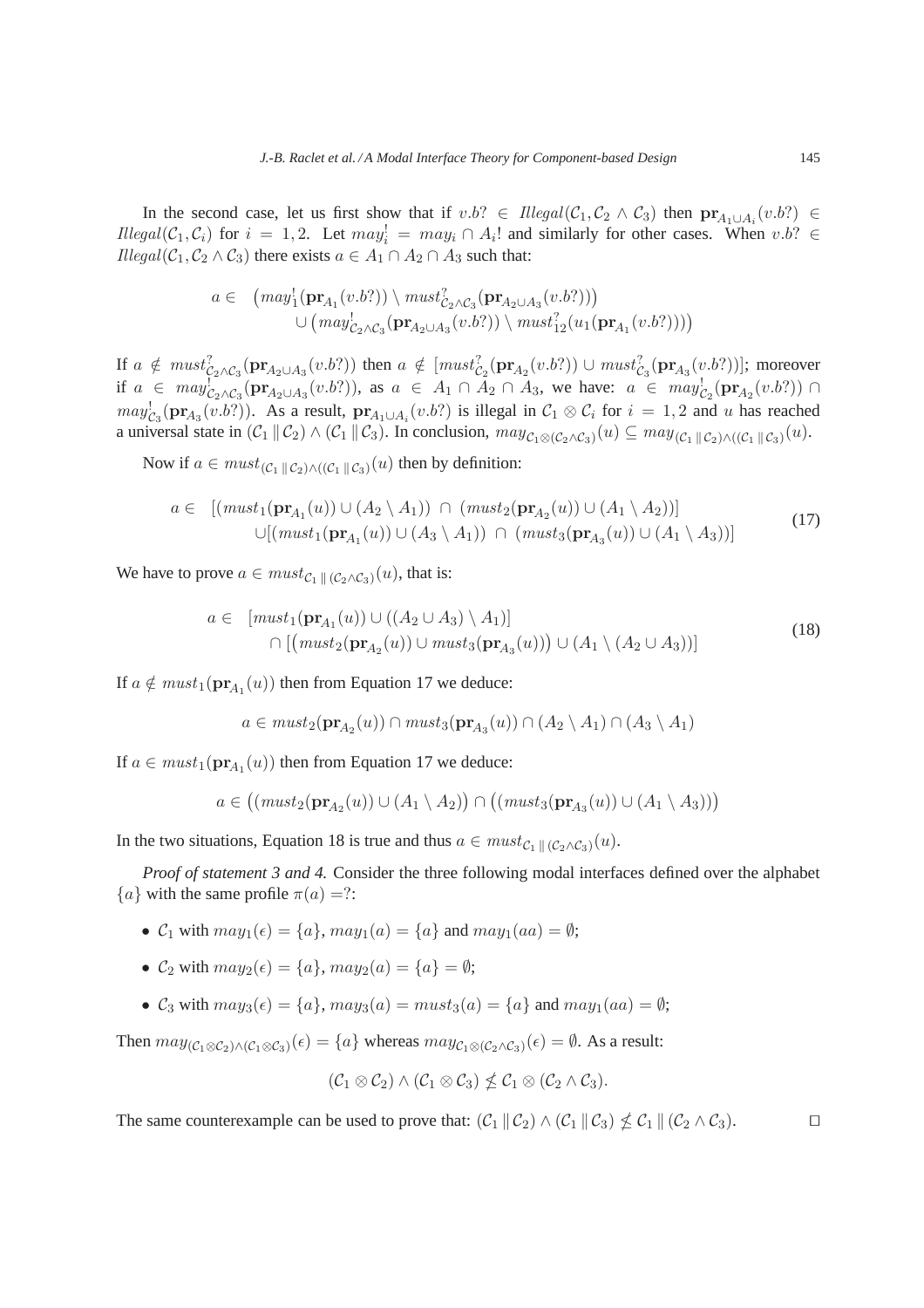The interpretation of this theorem is as follows. We assume two components indexed by 1 and 2, with associated interfaces. The left hand side of equations in point 1 and 2 captures the design process in which (1) the two viewpoints for component 2 are first combined, and (2) the two components are combined; this is called a *component-centric* design process because it aims at specifying components completely before assembling them. The right hand side captures the design process in which viewpoints are first considered separately for all components, and then fused; this is called a *viewpoint-centric* design process. Theorem 5.1 expresses that viewpoint-centric design processes leave more room for implementations than component-centric ones.

# **6. Conclusion, related work and future work**

This paper presents a *modal interface* framework, a unification of interface automata and modal specifications. It is a complete theory with a powerful composition algebra that includes operations such as conjunction (for requirements composition) and residuation (for component reuse but also assume/guarantee contract-based reasoning [42]). However, the core contributions of the paper are (1) a parallel composition operator that reflects a rich notion of compatibility between components, actually correcting the parallel composition proposed in [31, 36], and (2) a new theory that encompasses dissimilar alphabets.

Interface automata were first introduced as an extension of Input/Output automata with an optimistic approach for composition. Modal specifications have been proposed as an extension of process-algebraic theories [35, 30] which allows for a better distinction between successive implementations (see the introduction of [36] and [30] for some discussion). Modal interfaces are a model that mixes both I/O automata and modal specifications.

There are various other approaches for interface theories (see [5] for a survey). One of them is based on contracts [7, 36, 38, 27], that is a representation where one keeps an explicit distinction between assumptions on the environment and guarantees on behaviors of the system. A similar approach to ours has been developed in [33] for a *non-modal* process-algebraic framework in which a dedicated predicate is used to model inconsistent processes.

Interface automata and modal specifications are incomparable models as *must*, *may* and *input*, *output* have orthogonal meanings. Modal specification can be viewed as an abstraction of a set of closed systems<sup>4</sup> (as a modal specification does not allow a component and its environment to be distinguished). As a consequence, specification logics and verification procedures for this model [26, 28] are extensions of those defined for transition systems [37, 15]. Interface automata is a more "open" model (as it distinguishes between the component and its environment) and it is thus not surprising that specification logics and verification procedures for such a model correspond to those defined for reactive systems, e.g., ATL [1]. This paper did not focus on verification procedures, but we believe that this research direction is of importance and deserves further studies.

There are several possible directions for future research. A first step would be to implement all the concepts and operations presented in the paper and evaluate the resulting tool on concrete case studies. Extensions of modal specifications can be investigated, where states are described as valuations of a set of variables just as it has been the case for interface automata [13, 18]. One should also propose definitions of quotient and conjunction for interface automata.

<sup>&</sup>lt;sup>4</sup>A closed system is a system that does not interact with an unknown environment. On the contrary, an open system is a system that continuously interacts with an unknown environment.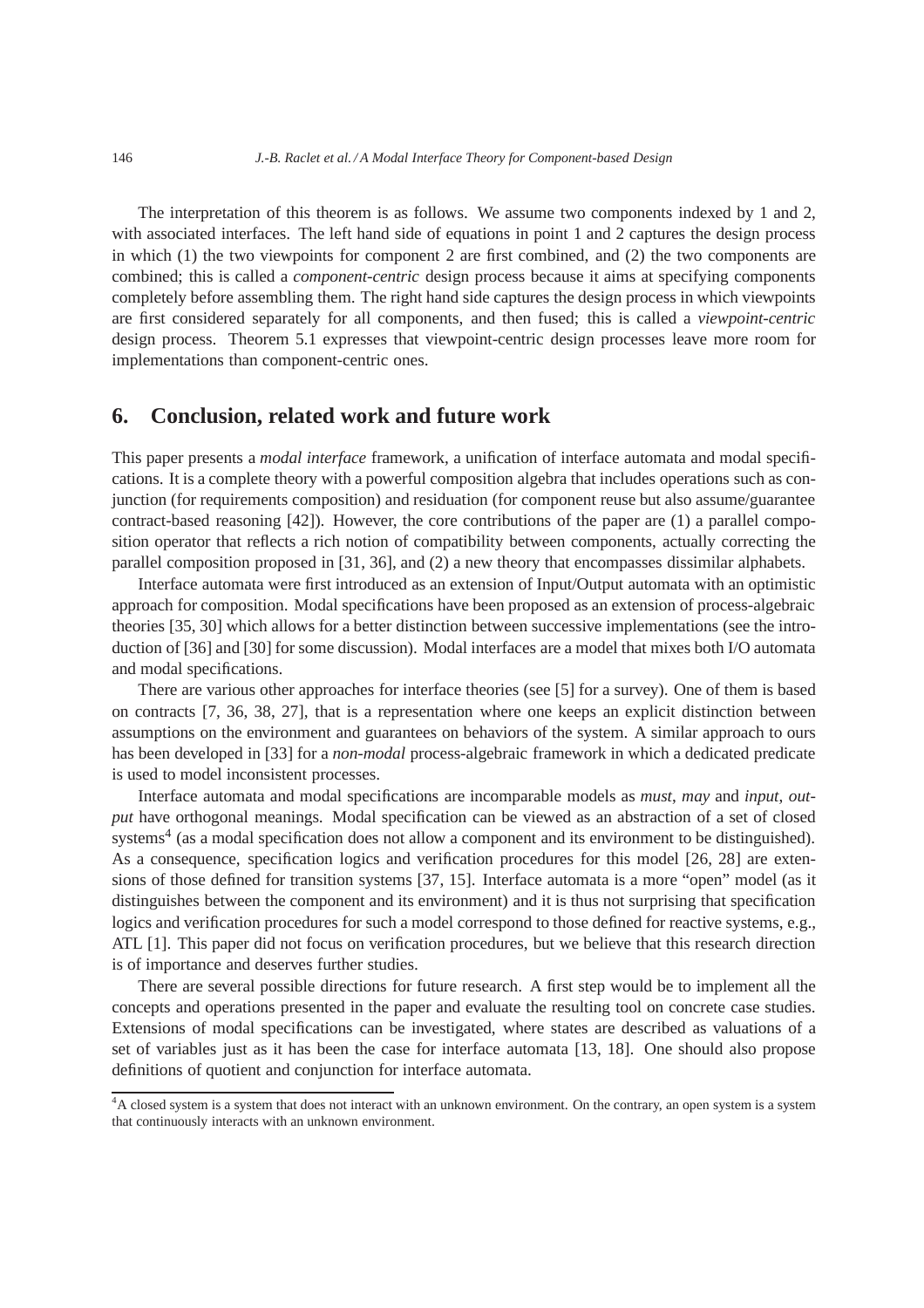Another promising direction would be a timed extension of modal interfaces. In [21], de Alfaro et al. proposed *timed interface automata* that extend timed automata just as interface automata extend finite-word automata. The semantics of a timed interface automaton is given by a timed game [19, 12], which allows one to capture the *timed dimension* in composition, i.e., "what are the temporal ordering constraints on communication events between components? [21]". Up to now, composition is the only operation that has been defined on timed interface automata. In [14], Chatain et al. have proposed a notion of refinement for timed games. However, monotonicity of parallel composition with respect to this refinement relation has not been investigated yet. In [9, 8], *timed modal specifications* are proposed. As modal specifications, timed modal specifications admit a rich composition algebra with product, conjunction and residuation operators. Thus, a natural direction for future research would be to unify timed interface automata and timed modal specifications. This would imply a translation from timed interface automata to timed modal specifications.

# **Acknowledgments**

We are grateful to Barbara Jobstmann and Laurent Doyen who proposed the counter example given in Section 4.5.1 which proved that thhe construction in [31] was incorrect.

# **References**

- [1] R. Alur, T. A. Henzinger, and O. Kupferman. Alternating-time temporal logic. *Journal of the ACM*, 49(5):672–713, 2002.
- [2] R. Alur, T. A. Henzinger, O. Kupferman, and M. Y. Vardi. Alternating refinement relations. In *Proc. of the 9th International Conference on Concurrency Theory (CONCUR'98)*, volume Lecture Notes in Computer Science 1466, pages 163–178. Springer, 1998.
- [3] A. Antonik, M. Huth, K. G. Larsen, U. Nyman, and A. Wasowski. Complexity of decision problems for mixed and modal specifications. In *Proc. of the 11th International Conference on Foundations of Software Science and Computation Structures (FoSSaCS'08)*, volume Lecture Notes in Computer Science 4962, pages 112–126. Springer, 2008.
- [4] A. Arnold and M. Nivat. Metric interpretations of infinite trees and semantics of non deterministic recursive programs. *Theoretical Computer Science*, 11, 1980.
- [5] E. Badouel, A. Benveniste, B. Caillaud, T. A. Henzinger, A. Legay, and R. Passerone. Contract theories for embedded systems : A white paper. Research report, IRISA/INRIA Rennes, 2009.
- [6] N. Benes, J. Kret´ınsk´y, K. G. Larsen, and J. Srba. On determinism in modal transition systems. *Theoretical Computer Science*, 410(41):4026–4043, 2009.
- [7] A. Benveniste, B. Caillaud, and R. Passerone. A generic model of contracts for embedded systems. Research report 6214, IRISA/INRIA Rennes, 2007.
- [8] N. Bertrand, A. Legay, S. Pinchinat, and J.-B. Raclet. A compositional approach on modal specifications for timed systems. In *Proc. of the 11th International Conference on Formal Engineering Methods (ICFEM'09)*, volume Lecture Notes in Computer Science 5885, pages 679–697. Springer, 2009.
- [9] N. Bertrand, S. Pinchinat, and J.-B. Raclet. Refinement and consistency of timed modal specifications. In *Proc. of the 3rd International Conference on Language and Automata Theory and Applications (LATA'09)*, volume Lecture Notes in Computer Science 5457, pages 152–163. Springer, 2009.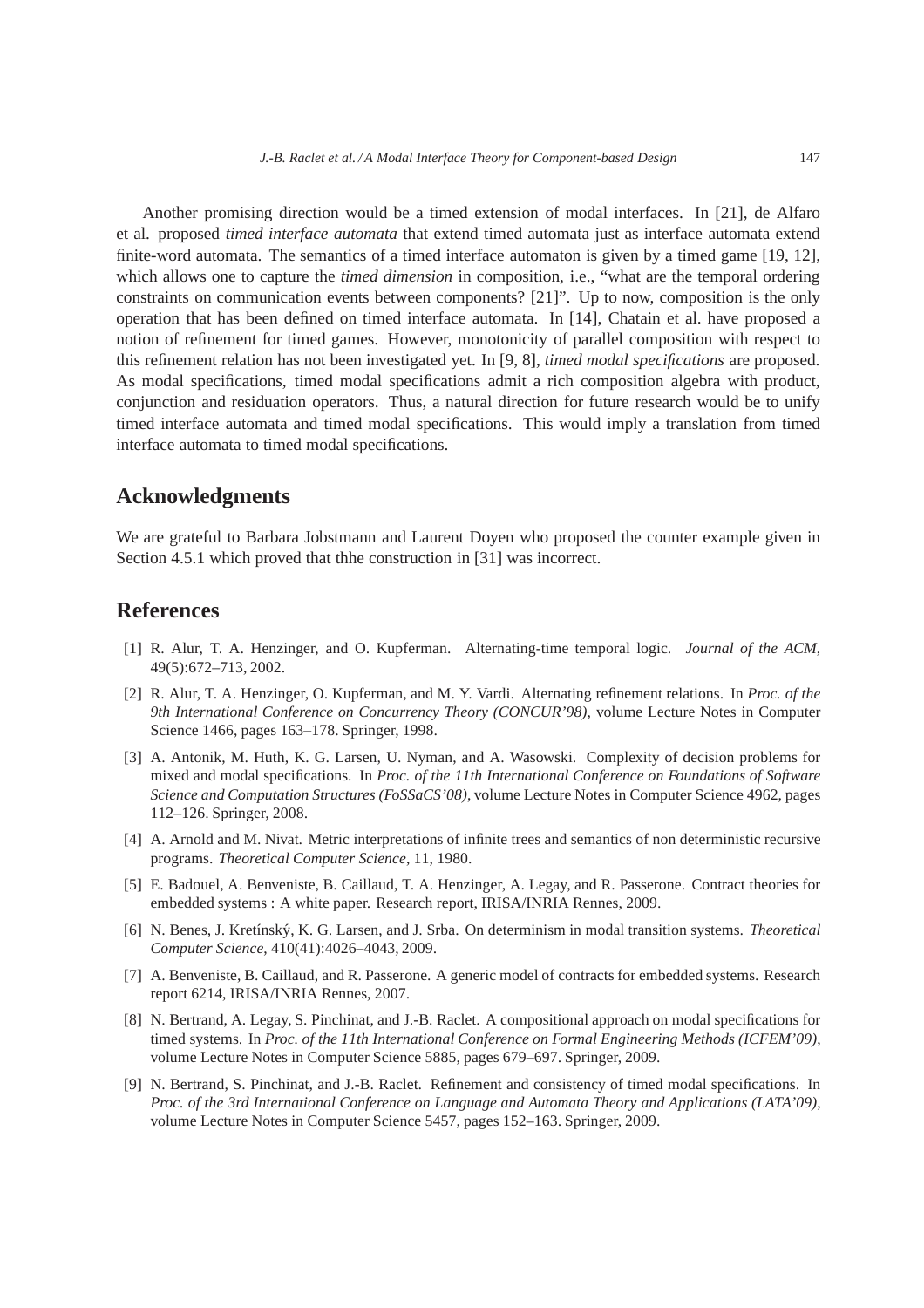- [10] P. Bhaduri. Synthesis of interface automata. In *Proc. of the 3rd Automated Technology for Verification and Analysis Conference (ATVA'05)*, volume Lecture Notes in Computer Science 3707, pages 338–353. Springer, 2005.
- [11] S. Bliudze and J. Sifakis. A notion of glue expressiveness for component-based systems. In *Proc. of the 19th International Conference on Concurrency Theory (CONCUR'08)*, volume Lecture Notes in Computer Science 5201, pages 508–522. Springer, 2008.
- [12] T. Brihaye, F. Laroussinie, N. Markey, and G. Oreiby. Timed concurrent game structures. In *Proc. of the 18th International Conference on Concurrency Theory (CONCUR'07)*, volume Lecture Notes in Computer Science 4703, pages 445–459. Springer, 2007.
- [13] A. Chakrabarti, L. de Alfaro, T. A. Henzinger, and F. Y. C. Mang. Synchronous and bidirectional component interfaces. In *Proc. of the 14th International Conference on Computer Aided Verification (CAV'02)*, volume Lecture Notes in Computer Science 2404, pages 414–427. Springer, 2002.
- [14] T. Chatain, A. David, and K. G. Larsen. Playing games with timed games. In *Proc. of the 3rd IFAC Conference on Analysis and Design of Hybrid Systems (ADHS'09)*, 2009.
- [15] E. M. Clarke and E. A. Emerson. Design and synthesis of synchronization skeletons using branchingtime temporal logic. In *Logic of Programs*, volume Lecture Notes in Computer Science 131, pages 52–71. Springer, 1981.
- [16] D. Dams, R. Gerth, and O. Grumberg. Abstract interpretation of reactive systems. *ACM Trans. Program. Lang. Syst.*, 19(2):253–291, 1997.
- [17] L. de Alfaro. Game models for open systems. In *Verification: Theory and Practice*, volume Lecture Notes in Computer Science 2772, pages 269–289. Springer, 2003.
- [18] L. de Alfaro, L. Dias da Silva, M. Faella, A. Legay, P. Roy, and M. Sorea. Sociable interfaces. In *Proc. of the 5th International Workshop on Frontiers of Combining Systems (FroCos'05)*, volume Lecture Notes in Computer Science 3717, pages 81–105. Springer, 2005.
- [19] L. de Alfaro, M. Faella, T. A. Henzinger, R. Majumdar, and M. Stoelinga. The element of surprise in timed games. In *Proc. of the 14th International Conference on Concurrency Theory (CONCUR'03)*, volume Lecture Notes in Computer Science 2761, pages 142–156. Springer, 2003.
- [20] L. de Alfaro and T. A. Henzinger. Interface automata. In *Proc. of the 9th ACM SIGSOFT International Symposium on Foundations of Software Engineering (FSE'01)*, pages 109–120. ACM Press, 2001.
- [21] L. de Alfaro, T. A. Henzinger, and M. Stoelinga. Timed interfaces. In *Proc. of the 2nd Workshop on Embedded Software (EMSOFT'02)*, volume Lecture Notes in Computer Science 2491, pages 108–122. Springer, 2002.
- [22] L. Doyen, T. A. Henzinger, B. Jobstmann, and T. Petrov. Interface theories with component reuse. In *Proc. of the 8th International Conference on Embedded Software (EMSOFT'08)*, pages 79–88. ACM Press, 2008.
- [23] J. Eker, J. W. Janneck, E. A. Lee, J. Liu, X. Liu, J. Ludvig, S. Neuendorffer, S. Sachs, and Y. Xiong. Taming heterogeneity - the Ptolemy approach. *Proc. of the IEEE*, 91(1):127–144, 2003.
- [24] G. Feuillade and S. Pinchinat. Modal specifications for the control theory of discrete-event systems. *Discrete Event Dynamic Systems*, 17(2):181–205, 2007.
- [25] C. Fournet, C. A. R. Hoare, S. K. Rajamani, and J. Rehof. Stuck-free conformance. In *Proc. of the 16th International Conference on Computer Aided Verification (CAV'04)*, volume Lecture Notes in Computer Science 3114, pages 242–254. Springer, 2004.
- [26] P. Godefroid, M. Huth, and R. Jagadeesan. Abstraction-based model checking using modal transition systems. In *Proc. of the 12th International Conference on Concurrency Theory (CONCUR'01)*, volume Lecture Notes in Computer Science 2154, pages 426–440. Springer, 2001.